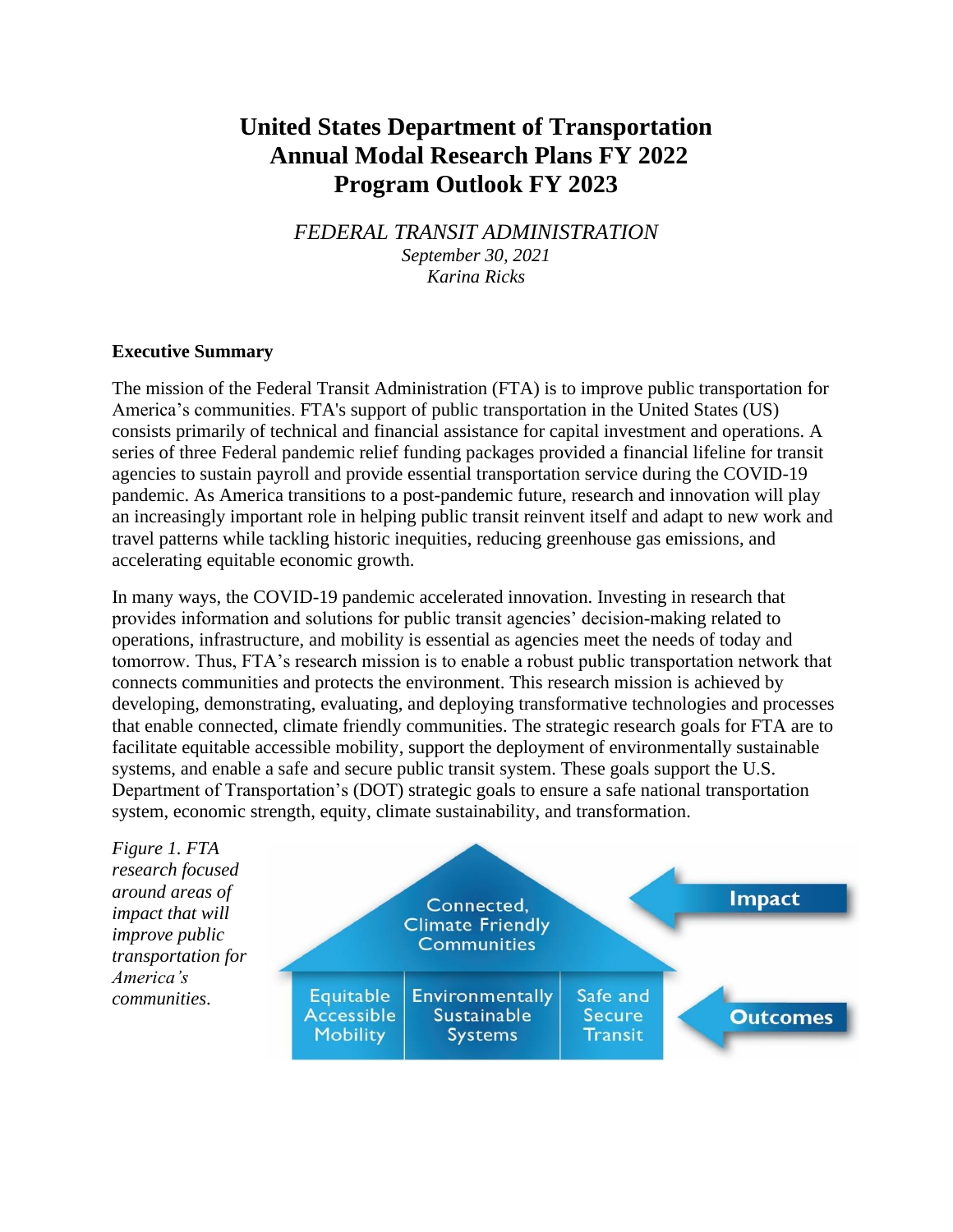FTA's research activities are authorized by Federal public transportation law (49 U.S.C. §  $5312(b)(1)$ , which provides that the Secretary of Transportation "[m]ay make grants and enter into contracts, cooperative agreements, and other agreements for research, development, demonstration, and deployment projects, and evaluation of research and technology of national significance to public transportation, that the Secretary determines will improve public transportation."

This FTA Annual Modal Research Plan is a dynamic document noting strategic directions for research investments including the major program areas FTA expects to fund, and the level of that funding for FY 2022. Each program aligns with one primary DOT strategic goal; however, some programs also may advance multiple goals. FTA's level of investment for each of these programs by primary strategic goals is noted in Table 2. FTA's programs build upon past research in mobility innovation, safety, and infrastructure. In FY 2021, FTA released over \$60 million for competitive research programs in safety, COVID-19 response, mobility innovation, integrated payment, automation, and asset management. From a safety perspective, recent research and demonstration projects provided the transit industry with innovative tools and practices (such as track worker warning systems) to operate transit systems in a safer manner and with an improved safety culture. Mobility innovation research leveraged new technologies and operational methods to promote seamless travel and more mobility options for all travelers, including travelers with disabilities, travelers from rural areas, and lower income travelers. Infrastructure research launched efforts to use advanced technologies for asset management.

Below is a list of FTA's FY 2022 major research programs categorized by the DOT strategic goal they align toward:

# **Safety**

*Safety NeXt* – to research new technologies, solutions, and practices to reduce injuries and fatalities and to improve safety culture with the use of technological advancements and innovations.

*Safety - Transit Cybersecurity* – to operate transit systems in a safer manner through the application of advanced technologies and innovative practices that reduce transit system cybersecurity risks, threats, and vulnerabilities.

# **Transformation and Equity**

*Mobility NeXt* – to advance public transportation equity, efficiency, and effectiveness, and accelerate the exploration, development and deployment of the most promising technologies, practices and strategies to accelerate the transformation of public transportation and personal mobility – preparing for the future.

*Mobility Innovation Transit Automation* – to advance the research, development, and deployment of transit bus automation. Research activities are organized around three complementary work areas – Enabling Research, Integrated Demonstrations, and Strategic partnerships.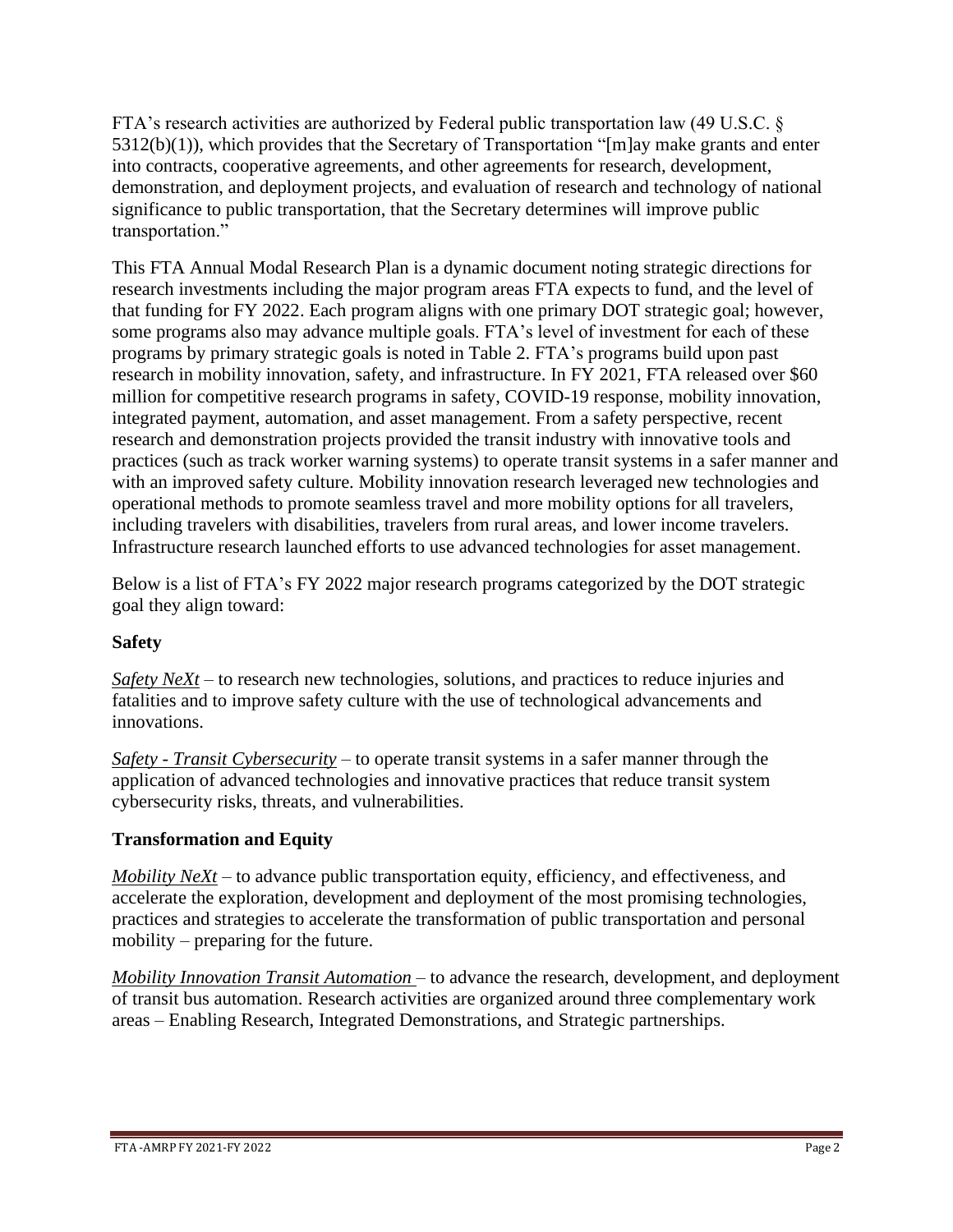# **Climate and Sustainability**

*Environmental Sustainability and Resiliency* – to assist public transportation agencies reach zeroemissions targets by 2050, and to foster sustainable and resilient transit systems through fleet transition and electrification/charging systems that are carbon neutral, and less vulnerable to natural and human-made disasters by preparedness planning and vulnerability assessments to ensure the reliability of transportation infrastructure and operations.

# **Economic Strength and Modernization**

*Infrastructure Bus Technologies and Testing* – to improve the efficiency, effectiveness, and quality of the FTA Bus Testing Program through adaptation of new bus technologies and testing methodologies.

*Small Business Innovation Research Program (SBIR)* – a statutory program where FTA, like all DOT operating administrations, applies 3.2 percent of discretionary research funds for research in products and services needed by FTA that small businesses can develop and make commercially available.

One of FTA's statutory programs – the *Transit Cooperative Research Program (TCRP)* – aligns closely with multiple DOT strategic goals, especially the goals of equity, economic strength, climate sustainability, and transformation. TCRP, as authorized by Federal public transportation law (49 U.S.C. § 5312(i)), funds applied research with near-term, practical results that address key challenges facing the public transportation industry.

# **Organizational Excellence**

*Technology Transfer, Performance, and Dissemination*– to deploy proven research solutions to improve transit service delivery. In addition, the program will continue to facilitate the implementation of research and technology development and to advance the interests of public transportation, monitor, report on, and improve outreach efforts to drive research to practice.

# **Critical Programs**

As FTA rolls out these programs, a few new ones are crucial to advancing some of the Administration's goals to address climate change and respond to the increased concern across the country regarding racial equity. These critical programs are Mobility NeXt and the Environmental Sustainability and Resiliency programs. Mobility NeXt is the next logical step in mobility research that will delve deeper into the issues that affect equity in mobility and enhance travelers' ability to make climate-smart decisions. This research will also examine economic inclusion as well as transformation and "future proofing." As public transit agencies seek to understand how the historic events of the last year will shape demand, they also have an opportunity to address unmet equity concerns. As transit agencies reinvent themselves to accommodate the long-term effect of the COVID-19 pandemic, FTA can help develop various operational concepts of what a transit-led integrated mobility ecosystem may look like, how it may function, demonstrate the technical and institutional feasibility of these concepts, and measure impacts, including equity and climate outcomes. Much of this work may build upon outcomes from the mobility innovation projects awarded in FY 2021. FTA's new Mobility NeXt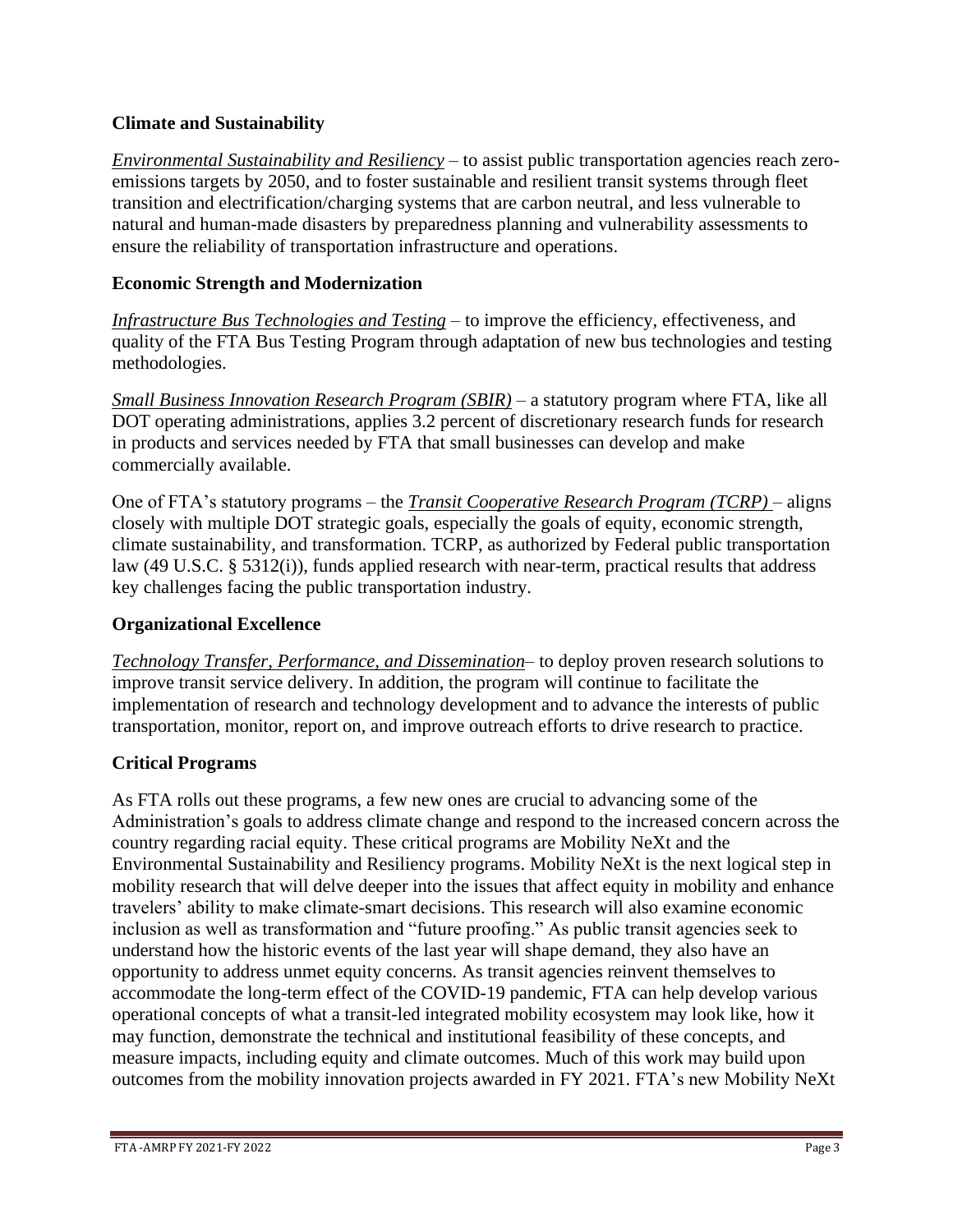program will work to deliver new tools, solutions, and analytical techniques to help agencies transform and future proof their systems.

The Environmental Sustainability and Resilience Program will field innovative development and demonstration research to assist the public transit industry to modernize and meet the goal of becoming carbon-neutral by 2050. Moving to zero-emissions fleets requires public transit agencies to rethink and retool maintenance systems, bus routes, and build out new charging infrastructure. In many cases, these changes will also require organizational structure shifts, retraining/reskilling workers, and building larger partnerships with utility companies. This program builds upon the results of previous low or no emissions research, including the \$76 million Low or No Emission Vehicle Deployment Program (LoNo) Program. Additionally, FTA will explore how advanced technologies such as digital twining, artificial intelligence (AI), modeling/simulation, robotics, and the use of unmanned aerial systems can help public transit agencies build back better, and help expand American businesses to drive economic growth across the US so that the nation has the private sector infrastructure to deliver on the climate change goals. All of these research investments will support the Administration's climate, resilience, equitable economic strength, and improve core assets strategic goals.

# **Partnerships**

Diverse internal and external partnerships are major enablers of FTA's research activities. Though the primary customer for FTA's research activities are public transportation agencies, FTA's research stakeholders are a broad constituency. Public transit stakeholders include people and organizations from the nonprofit sector, academic, private sector, local/state/Federal governmental entities, and, especially, individuals who use or come into close contact with public transportation systems. FTA highly values collaborative partnerships with these stakeholders in its research programs. Coordinating with partners helps to extend research, build upon previous research findings, bring a multi-modal focus, and reduce duplication.

FTA also works closely with external partners. Academic, association, and nonprofit partners play a key role in helping develop standards, provide technical assistance to the research office on mobility innovation, and sometimes they are recipients of research funding to do various studies for FTA. Partners like Auburn University; The Ohio State University; and the Altoona Bus Testing Center at Penn State University lead low or no emission component testing and bus testing centers. Consulting organizations such as the Center for Transportation and the Environment (CTE), and CALSTART provide critical research in electrification and carbonemissions research. Key association partners include the American Public Transportation Association (APTA); the Conference Of Minority Transportation Officials (COMTO); and the Community Transportation Association of America (CTAA). Academic centers working closely with FTA in safety research and standards work are the Center for Urban Transportation Research (CUTR) at the University of South Florida, the Virginia Tech Transportation Institute, and the Texas A&M Transportation Institute.

Another important partner for FTA is the Transportation Research Board (TRB) of the National Academy of Sciences, Engineering, and Medicine (NASEM). TRB not only hosts the TCRP program, but FTA works closely with TRB on a number of other important activities. Yearly, FTA participates in the TRB Annual Conference, and sometimes funds special projects with TRB. As an example, FTA's research office funds TRB to lead the Transit Research Analysis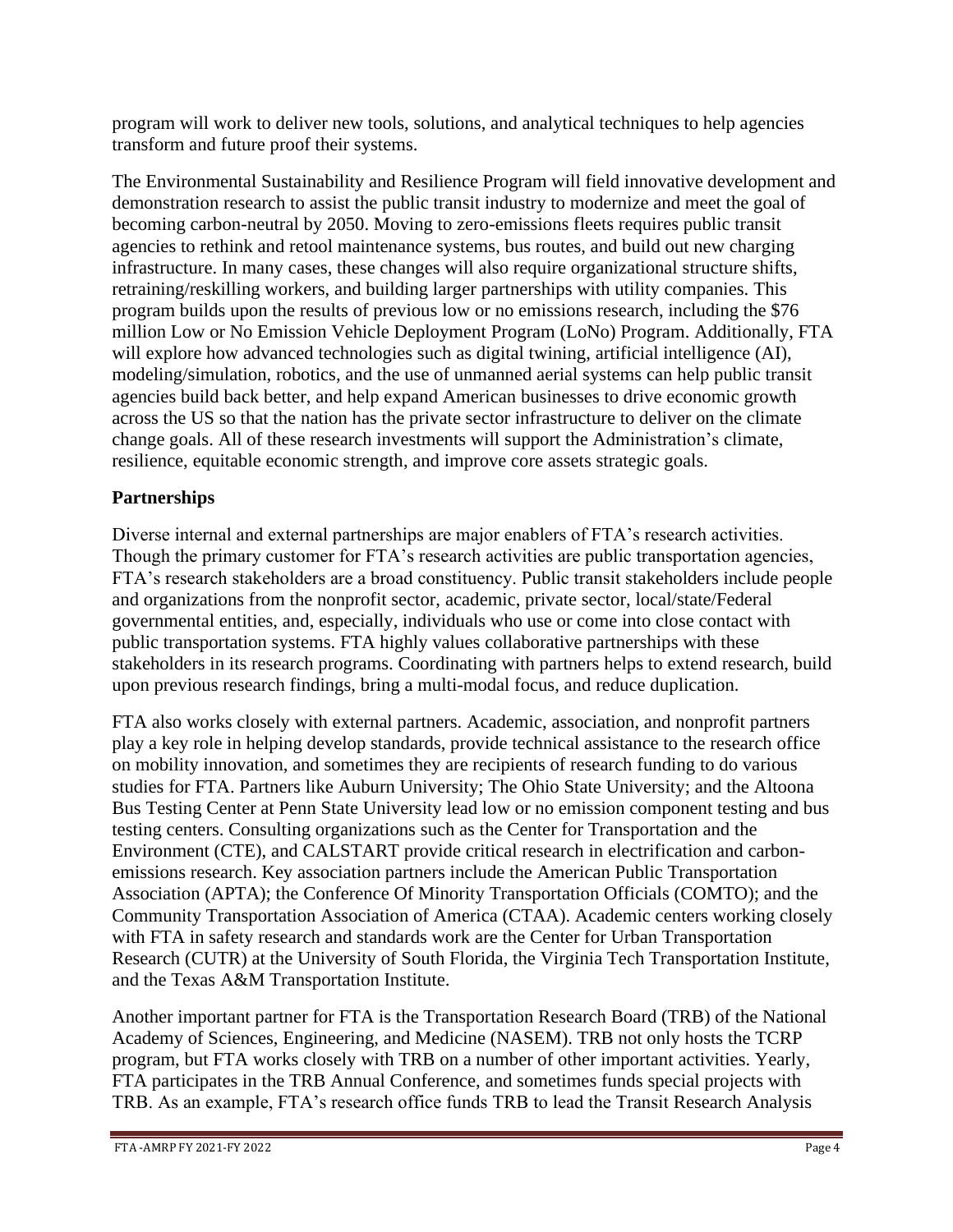Committee (TRAC) that provides a venue for the exchange of research ideas and perspectives, and to gather input from the industry. FTA has also been an active participant in the TRB Executive Committee and sometimes sponsors various ad hoc conferences that TRB holds.

FTA works with a large network of internal and external partners. FTA's close internal DOT partners include the Federal Highway Administration (FHWA), Office of the Assistant Secretary for Research and Technology (OST-R), the Intelligent Transportation Systems Joint Program Office (JPO), the National Highway Traffic Safety Administration (NHTSA), the Federal Aviation Administration (FAA), the Federal Motor Carrier Safety Administration (FMCSA), the Federal Railroad Administration (FRA), and the Volpe Center. Examples of research collaboration areas across DOT operating administrations include accessibility research, human factors research, mobility research, automation research, safety research, and the use of unmanned aerial systems.

FTA also benefits from interagency partnerships that further accessibility, alternative fuels, and workforce development. The Accessible Transportation Technology Research Initiative (ATTRI) partners closely with the National Institute on Disability, Independent Living, and Rehabilitation Research (NIDILRR). For electrification, alternative fuel buses and carbon emission research, the U.S. Department of Energy's National Renewable Energy Laboratory (NREL) and Vehicle Technology Office are critical partners. Agencies collaborating with FTA in COVID-19 related research are the Environmental Protection Agency (EPA) and the Department of Homeland Security (DHS). FTA also has a complementary program funded out of the Technical Assistance and Workforce Development Program (49 U.S.C. § 5314) that supports important parts of FTA's research. The public transit agencies' premier training center funded by FTA is the National Transit Institute (NTI) at Rutgers University, which complements research activity findings to ensure that appropriate training courses exist as new technologies may require new skills in the public transit workforce.In addition, FTA will implement its first Transit Workforce Center (TWC) to help public transit agencies build their workforce for today and tomorrow. The U.S. Department of Labor (DOL) will be an important facilitator of workforce development activities across the US and partner to FTA as we build and sustain the TWC. Finally, the most important external partners for FTA's research are its customers – public transit agencies, their workforce, and the people they serve.

# **Technology Transfer, Deployment, Organizational Excellence, and Performance Measurement through Robust Data Analytics**

FTA will continue research dissemination activities to educate public transportation agencies on proven research solutions to improve transit service delivery. In addition, a new technical assistance program funded under the Technical Assistance and Workforce Development Program (49 U.S.C. § 5314), will facilitate the deployment and implementation of research and technology development, and to advance the interests of public transportation through a robust research to practice initiative. FTA's goal for this initiative is to execute the implementation plan for FTA to share solutions and research results with public transit agencies in ways that meet their needs and time. FTA will continue to produce FTA final reports and publications and ensure they are 508 compliant and accessible to the public transportation industry and the public.

Assessing the best ways to measure success at multiple levels of FTA's research activities – project level evaluation, program evaluation, research goal measurements, and public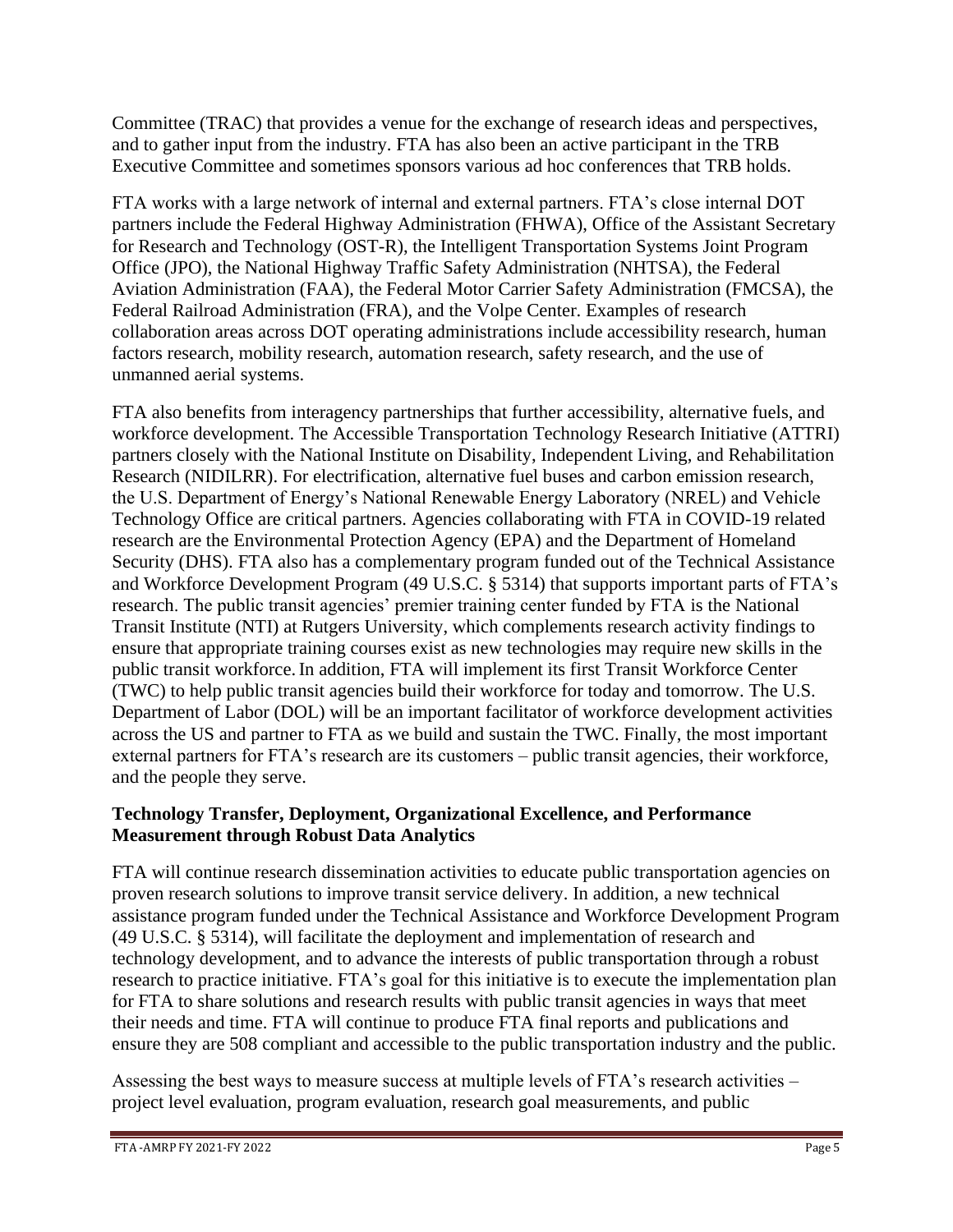transportation innovation impacts – was a three-year effort for FTA that concluded in FY 2021. In FY 2021, FTA finalized a set of performance measures for its research goals and a set of data analytic activities to provide a quarterly scorecard of trends to measure the reach and utility of research investments. FTA created an inventory of datasets that include transit service provided (i.e. from FTA's National Transit Database (NTD)), travel patterns (using data from the Census and the National Household Travel Survey), the location of transit service (using the National Transit Map), and data that relates transit usage, racial equity, climate change, jobs creation and health outcomes.

Additionally, data analytic measures were identified to help FTA track organizational excellence in how programs and projects are tracked, and managed. FTA's research office developed a set of standards to measure to monitor the effectiveness and efficiency of research activities. Program management activities such as timely close-outs, ensuring milestone reports are submitted, and ensuring that project milestones are achieved, are important organizational excellence process measures. And, to track the efficacy of FTA research, new indices are derived from measuring the level of research investment versus the level of program investment in areas like mobility innovation and low or no emission vehicle economic growth. Lastly, FTA continues to find ways to improve the quality and timeliness of statutorily required Congressional Reports on FTA's research results.

FTA also developed a technology inventory of 155 technologies that FTA's research has funded and the implementation status of each technology. Implementation status phases include: the project is started, the demonstration is underway, the demonstration is completed, and the evaluation is completed. FTA tracks the implementation status of technologies on a quarterly basis and monitors whether the technology is being adopted by the project sponsors. Industry stakeholders have embraced the technologies developed through FTA's research projects. In FY 2020, almost half of the industry stakeholders who demonstrated FTA-sponsored technology reported that they plan to adopt it into their ongoing operations. The public transit industry is also working to increase the use of data science methods to analyze and understand their activities. For demonstration programs, FTA continues its statutorily required independent evaluations of the program within two years of implementation. Finally, all projects funded by FTA's research must have public data access plans and discrete performance measures that are reported at least yearly. FTA's research data scientist provides technical support and assistance to research recipients in the development of public data access plans; and research program managers work with each cooperative agreement partner at the statement of work stage to ensure performance measures are SMART – specific, measurable, achievable, relevant, and timely.

One of the resources developed through FTA's data analytic program is a business intelligence database that acts as a repository of important information and as a resource for further FTA research analysis. The latest data analytic activity is utilizing natural language classifiers across all FTA funded projects to predict whether a project has innovative or conventional technology and evaluating the accuracy of the predictions. As this capability evolves, it will enable FTA to gain an even deeper understanding of the impact of research by seeing how many projects funded from other discretionary or formula grants are implementing solutions that began as FTA research projects. With this information, over time, FTA will be able to create an index for research investment and deployment noting how much money was spent deploying projects that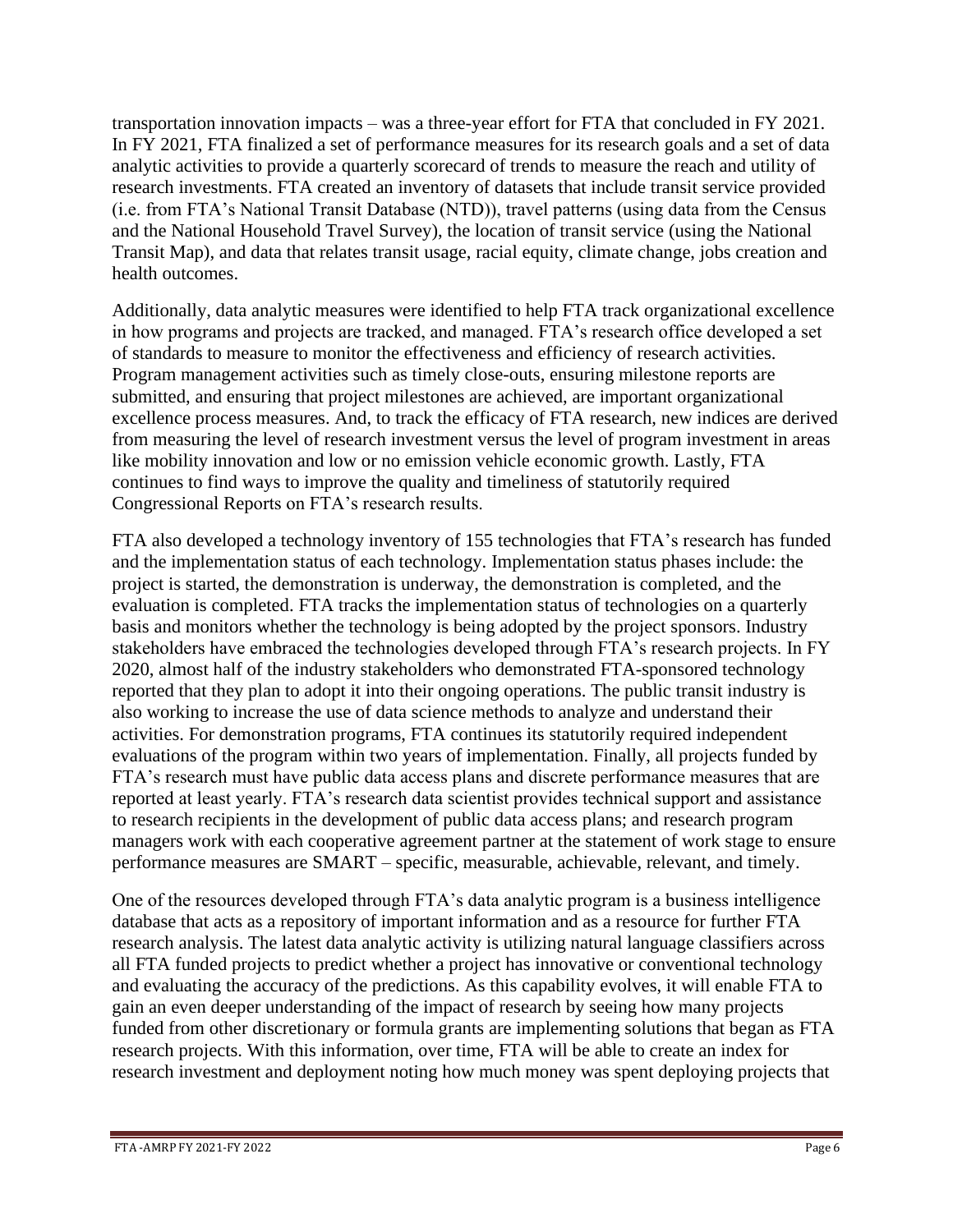began as research activities. This will be a major step forward to measure an overall return on investment for FTA's research program.

In FY 2022, FTA's performance measures will map to the new FTA research priorities of equitable accessible mobility; the deployment of environmentally sustainable systems; and a safe and secure public transit system. FTA drafted measures of efficiency, effectiveness, and quality for each priority to track anticipated outcomes. The primary anticipated outcomes for FTA's research are the specific objectives noted in each program section in this AMRP. However, at a high level, FTA anticipates that by fielding high quality, timely research, development, deployment, demonstration, and evaluation projects, FTA will enhance public transportation operations; reduce costs; improve travelers' accessible and equitable mobility; support achieving a carbon neutral public transportation system; reduce injuries and fatalities; help public transit agencies transform, build back better and future proof their systems after the COVID-19 pandemic; and advance the economic vitality of America's communities. The performance measures follow FTA's nested research framework approach where the results of specific projects feed into measures for broader research topics.

# **FTA Participation in OST-R Activities Including Topical Working Groups**

FTA is an active participant of the OST-R cross-modal meetings and activities and seeks to ensure that in all DOT research related to public transportation, that other modes understand the public transportation perspective. In FY 2022, FTA will continue its participation in the crossmodal topical research working groups organized by OST-R. The working groups bolster crossmodal coordination, reduce duplication, and leverage related cross-modal research activities. Table 1 provides examples of FTA's participation in these working groups.

| <b>Working Group</b>                     | <b>FTA</b> Participation                             |
|------------------------------------------|------------------------------------------------------|
| Automation: Enable the safe              | FTA is active in this working group as automation is |
| integration of automated vehicles,       | a key area of research for FTA.                      |
| vessels, and unmanned aerial systems     |                                                      |
| into the transportation system.          |                                                      |
| Systemic Safety Approach: Use            | FTA is actively involved in this working group as    |
| systemic, performance-based              | safety research is a key area of focus for FTA.      |
| approaches to ensuring transportation    |                                                      |
| system safety.                           |                                                      |
| Human Factors: Ensure the integration    | An FTA staff member chairs this working group and    |
| of human factors into the design of the  | FTA is building out a cross-cutting human factors    |
| transportation system.                   | research program.                                    |
| State of Good Repair: Maintain           | FTA is active in this working group as state of good |
| transportation assets in a state of good | repair is a major area for FTA activities and        |
| repair, ensure resilience to natural and | publishes a biennial report with FHWA on the         |
| man-made threats, and optimize           | conditions and performance of roads, bridges, and    |
| material cost and durability.            | transit.                                             |
| Economic Competitiveness: Stimulate      | FTA has not historically been active in this working |
| economic growth, productivity, and       | group.                                               |

*Table 1 – FTA Participation in the Topical Research Working Groups*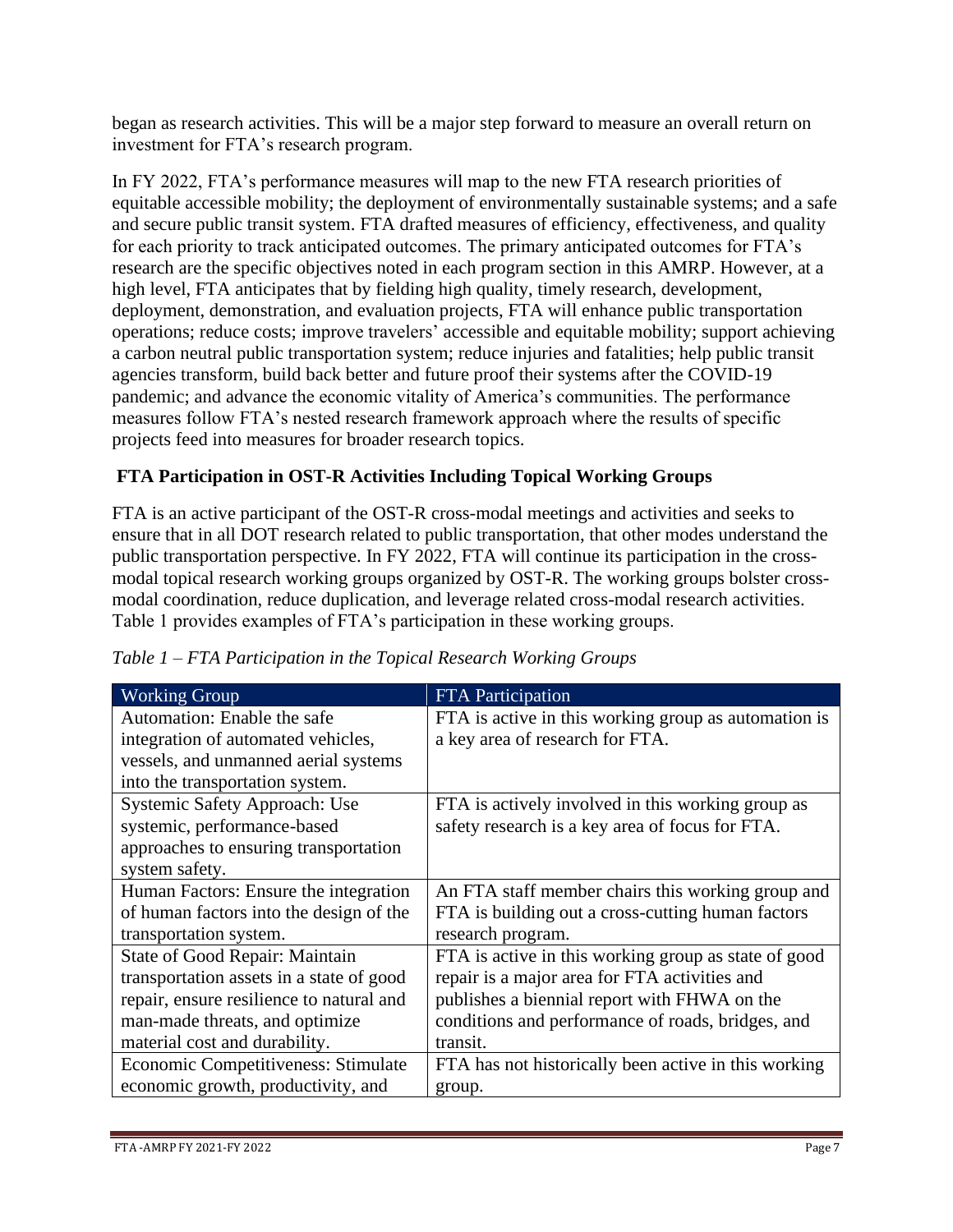| <b>Working Group</b>                       | <b>FTA Participation</b>                              |
|--------------------------------------------|-------------------------------------------------------|
| competitiveness through transportation     |                                                       |
| infrastructure investments.                |                                                       |
| Emerging/Enabling Technologies:            | FTA is active in this working group as enabling       |
| Advance the development of                 | technologies, such as AI and machine learning, hold   |
| emerging/enabling practices and            | promise for improving public transportation.          |
| technologies.                              |                                                       |
| Mobility Innovation: Use innovative        | FTA chairs the Mobility Innovation working group      |
| business models, partnerships, and         | and hosts monthly working group meetings. FTA         |
| private-sector solutions to expand         | established and maintains a SharePoint site to        |
| mobility options for travelers,            | facilitate communications and information sharing.    |
| including underserved communities          | A standing agenda item of the monthly working         |
| such as people with disabilities and       | group meeting is a DOT-wide accessibility related     |
| rural residents.                           | topic. Mobility Innovation is one of FTA's three      |
|                                            | major programs and areas of inquiry.                  |
| Cybersecurity: Develop approaches for      | FTA is active in this group sharing information       |
| maintaining the cybersecurity of the       | regarding cyber-security issues in public             |
| transportation system.                     | transportation                                        |
| Technology Transfer/Deployment:            | FTA is active in this working group and is building a |
| Facilitate the deployment and adoption     | strong research to practice initiative.               |
| of DOT research products into the          |                                                       |
| transportation system.                     |                                                       |
| <b>Evaluation/Performance Measurement:</b> | FTA is active in this working group sharing how       |
| Monitor and evaluate the contribution      | FTA implements demonstration evaluations.             |
| of research, development, and              |                                                       |
| technology activities toward the           |                                                       |
| achievement of DOT strategic goals         |                                                       |
| and objectives.                            |                                                       |
| Data: Ensure access to high-quality        | FTA is active in this working group providing input   |
| data to support data-driven                | through new data science activities and helped to     |
| technologies, operations, and decision     | lead several joint data science information sharing   |
| making.                                    | meetings.                                             |

In addition to FTA's participation in the working groups described above and in monthly RD&T Planning meetings to learn about the research work in other modes, TRI also coordinates a yearly process within FTA to develop research ideas that are unique to FTA. Research strategic areas of emphasis are determined by the FTA Administrator, then requests for projects are sent out to the leadership of all FTA Offices. Once a set of ideas are proposed, those ideas are reviewed for eligibility of research funding, then summarized and presented to the FTA Administrator who makes the final decisions on what research is selected. FTA's research office then tracks and reports the results in FTA's Annual Report on Public Transportation Innovation Research Projects each fiscal year as required by Federal public transportation law (49 U.S.C. § 5312(f)).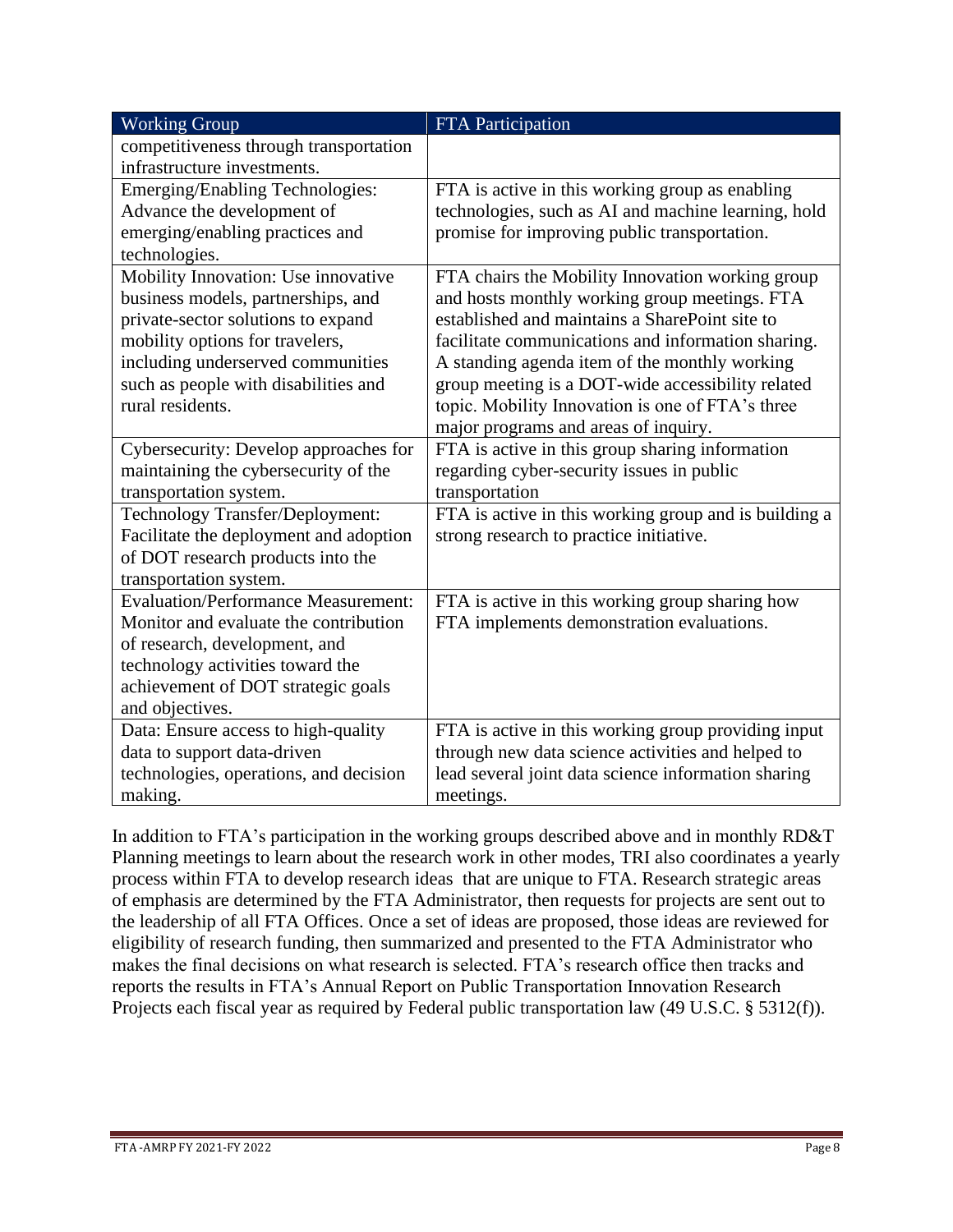|                               | <b>FY 2021</b> | <b>FY 2022</b> | FY 2022 Bipartisan        |
|-------------------------------|----------------|----------------|---------------------------|
|                               | <b>Enacted</b> | Pres. Budget   | <b>Infrastructure Law</b> |
|                               | (5000)         | (5000)         | $(5000)*$                 |
| <b>R&amp;DT Program Total</b> | 30,000         | 58,000         | \$36,840,115              |

*\*The recently enacted Bipartisan Infrastructure Law (BIL) authorized R&DT totals differ from the detail in this AMRP. The total funding amounts are shared in this table while a continued effort is underway to assess and implement use of these funds.*

# **Table 2 - FY 2022 RD&T Program Funding Details**

| <b>RD&amp;T Program Name</b>                                                                                                                           | FY 2022<br><b>Pres. Budget</b><br>$(\$000)$ | <b>Applied</b><br>$(\$000)$ | <b>Technology</b><br><b>Transfer</b><br>$(\$000)$ | <b>Facilities</b><br>\$000 | <b>Experimental</b><br><b>Development</b><br>$(\$000)$ | Major<br><b>Equipment, R&amp;D</b><br>Equipment<br>\$000 |
|--------------------------------------------------------------------------------------------------------------------------------------------------------|---------------------------------------------|-----------------------------|---------------------------------------------------|----------------------------|--------------------------------------------------------|----------------------------------------------------------|
| <b>Public</b><br><b>Transportation</b><br><b>Innovation Fund</b><br>(\$28 million)                                                                     |                                             |                             |                                                   |                            |                                                        |                                                          |
| Mobility Innovation<br><b>Transit Automation</b>                                                                                                       | 3,000                                       |                             |                                                   |                            | 3,000                                                  |                                                          |
| <b>Small Business</b><br><b>Innovation Research</b><br>(SBIR)                                                                                          | 640                                         |                             |                                                   |                            | 640                                                    |                                                          |
| <b>Transit Cooperative</b><br><b>Research Program</b><br>(TCRP)                                                                                        | 5,000                                       | 5,000                       |                                                   |                            |                                                        |                                                          |
| <b>Infrastructure Bus</b><br>Technologies and<br>Testing (includes Low or<br><b>No Emission Component</b><br><b>Testing Statutory \$3M</b><br>program) | 13,360                                      | 10,360                      |                                                   |                            | 3,000                                                  |                                                          |
| Safety - Transit<br>Cybersecurity                                                                                                                      | 5,000                                       | 5,000                       |                                                   |                            |                                                        |                                                          |
| Technology Transfer,<br>Performance, and<br>Dissemination                                                                                              | 1,000                                       |                             | 1,000                                             |                            |                                                        |                                                          |
| Sub-total                                                                                                                                              | 28,000                                      | 20,360                      | 1,000                                             | $\mathbf{0}$               | 6,640                                                  | $\boldsymbol{0}$                                         |
| <b>Transit Research</b><br>Fund - \$30 million*                                                                                                        |                                             |                             |                                                   |                            |                                                        |                                                          |
| <b>Transit Research</b>                                                                                                                                | 29,040                                      | 25,000                      | $\mathbf{0}$                                      | $\boldsymbol{0}$           | 4,040                                                  | $\overline{0}$                                           |
| <b>Safety NeXt</b>                                                                                                                                     | [5,000]                                     | [5,000]                     |                                                   |                            |                                                        |                                                          |
| Mobility NeXt                                                                                                                                          | [14,040]                                    | [10,000]                    |                                                   |                            | [4,040]                                                |                                                          |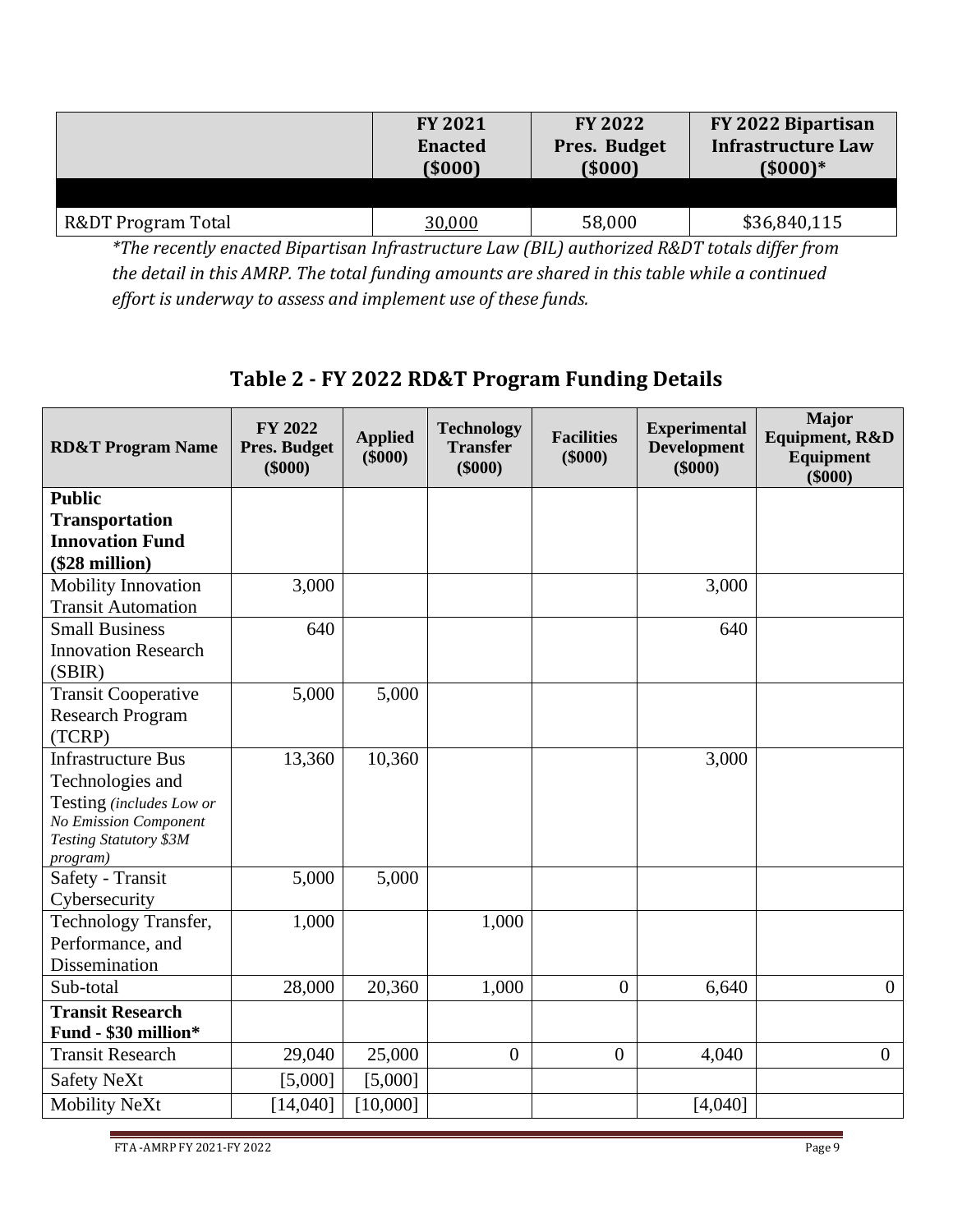| Environmental              | [10,000] | [10,000] |       |        |  |
|----------------------------|----------|----------|-------|--------|--|
| Sustainability and         |          |          |       |        |  |
| Resiliency                 |          |          |       |        |  |
| <b>Small Business</b>      | 960      |          |       | 960    |  |
| <b>Innovation Research</b> |          |          |       |        |  |
| Program (SBIR)             |          |          |       |        |  |
| Sub-total                  | 30,000   | 25,000   |       | 5,000  |  |
| <b>Totals</b>              | 58,000   | 45,360   | 1,000 | 11,640 |  |

\* *For Programmatic presentation purposes, the Transit Research category includes Safety NeXt, Mobility Next, and Environmental Sustainability and Resiliency Programs.*

# **Table 3 – FY 2022 RD&T Program Budget Request by DOT Strategic Goal**

| <b>RD&amp;T Program Name</b> | FY 2022<br><b>Pres. Budget</b><br>$(\$000)$ | <b>Safety</b><br>$(\$000)$ | <b>Economic</b><br><b>Strength and</b><br>Modernization<br>\$000 | <b>Equity</b><br>$(\$000)$ | <b>Climate and</b><br><b>Sustainability</b><br>$(\$000)$ | <b>Transfor</b><br>mation<br>$(\$000)$ | Organizational<br><b>Excellence</b><br>$(\$000)$ |
|------------------------------|---------------------------------------------|----------------------------|------------------------------------------------------------------|----------------------------|----------------------------------------------------------|----------------------------------------|--------------------------------------------------|
| <b>Public</b>                |                                             |                            |                                                                  |                            |                                                          |                                        |                                                  |
| <b>Transportation</b>        |                                             |                            |                                                                  |                            |                                                          |                                        |                                                  |
| <b>Innovation Fund</b>       |                                             |                            |                                                                  |                            |                                                          |                                        |                                                  |
| (\$28 million)               |                                             |                            |                                                                  |                            |                                                          |                                        |                                                  |
| Mobility Innovation          | 3,000                                       |                            |                                                                  |                            |                                                          | 3,000                                  |                                                  |
| <b>Transit Automation</b>    |                                             |                            |                                                                  |                            |                                                          |                                        |                                                  |
| <b>Small Business</b>        | 640                                         |                            | 640                                                              |                            |                                                          |                                        |                                                  |
| <b>Innovation Research</b>   |                                             |                            |                                                                  |                            |                                                          |                                        |                                                  |
| (SBIR)                       |                                             |                            |                                                                  |                            |                                                          |                                        |                                                  |
| <b>Transit Cooperative</b>   | 5,000                                       |                            |                                                                  |                            |                                                          | 5,000                                  |                                                  |
| <b>Research Program</b>      |                                             |                            |                                                                  |                            |                                                          |                                        |                                                  |
| (TCRP)                       |                                             |                            |                                                                  |                            |                                                          |                                        |                                                  |
| <b>Infrastructure Bus</b>    | 13,360                                      |                            | 3,000                                                            |                            | 10,360                                                   |                                        |                                                  |
| Technologies and             |                                             |                            |                                                                  |                            |                                                          |                                        |                                                  |
| Testing (includes Low        |                                             |                            |                                                                  |                            |                                                          |                                        |                                                  |
| or No Emission               |                                             |                            |                                                                  |                            |                                                          |                                        |                                                  |
| <b>Component Testing</b>     |                                             |                            |                                                                  |                            |                                                          |                                        |                                                  |
| Statutory \$3M program)      |                                             |                            |                                                                  |                            |                                                          |                                        |                                                  |
| Safety - Transit             | 5,000                                       | 5,000                      |                                                                  |                            |                                                          |                                        |                                                  |
| Cybersecurity                |                                             |                            |                                                                  |                            |                                                          |                                        |                                                  |
| <b>Technology Transfer</b>   | 1,000                                       |                            |                                                                  |                            |                                                          |                                        | 1,000                                            |
| Performance and              |                                             |                            |                                                                  |                            |                                                          |                                        |                                                  |
| Dissemination                |                                             |                            |                                                                  |                            |                                                          |                                        |                                                  |
| Sub-total                    | 28,000                                      | 5,000                      | 3,640                                                            | $\mathbf{0}$               | 10,360                                                   | 8,000                                  | 1,000                                            |
| <b>Transit Research</b>      |                                             |                            |                                                                  |                            |                                                          |                                        |                                                  |
| Fund - \$30 million*         |                                             |                            |                                                                  |                            |                                                          |                                        |                                                  |
| <b>Transit Research</b>      | 29,040                                      | 5,000                      | $\overline{0}$                                                   |                            |                                                          |                                        |                                                  |
| <b>Safety NeXt</b>           | [5,000]                                     | [5,000]                    |                                                                  |                            |                                                          |                                        |                                                  |
| <b>Mobility NeXt</b>         | [14,040]                                    |                            |                                                                  | [10,000]                   |                                                          | [4,040]                                |                                                  |

FTA -AMRP FY 2021-FY 2022 Page 10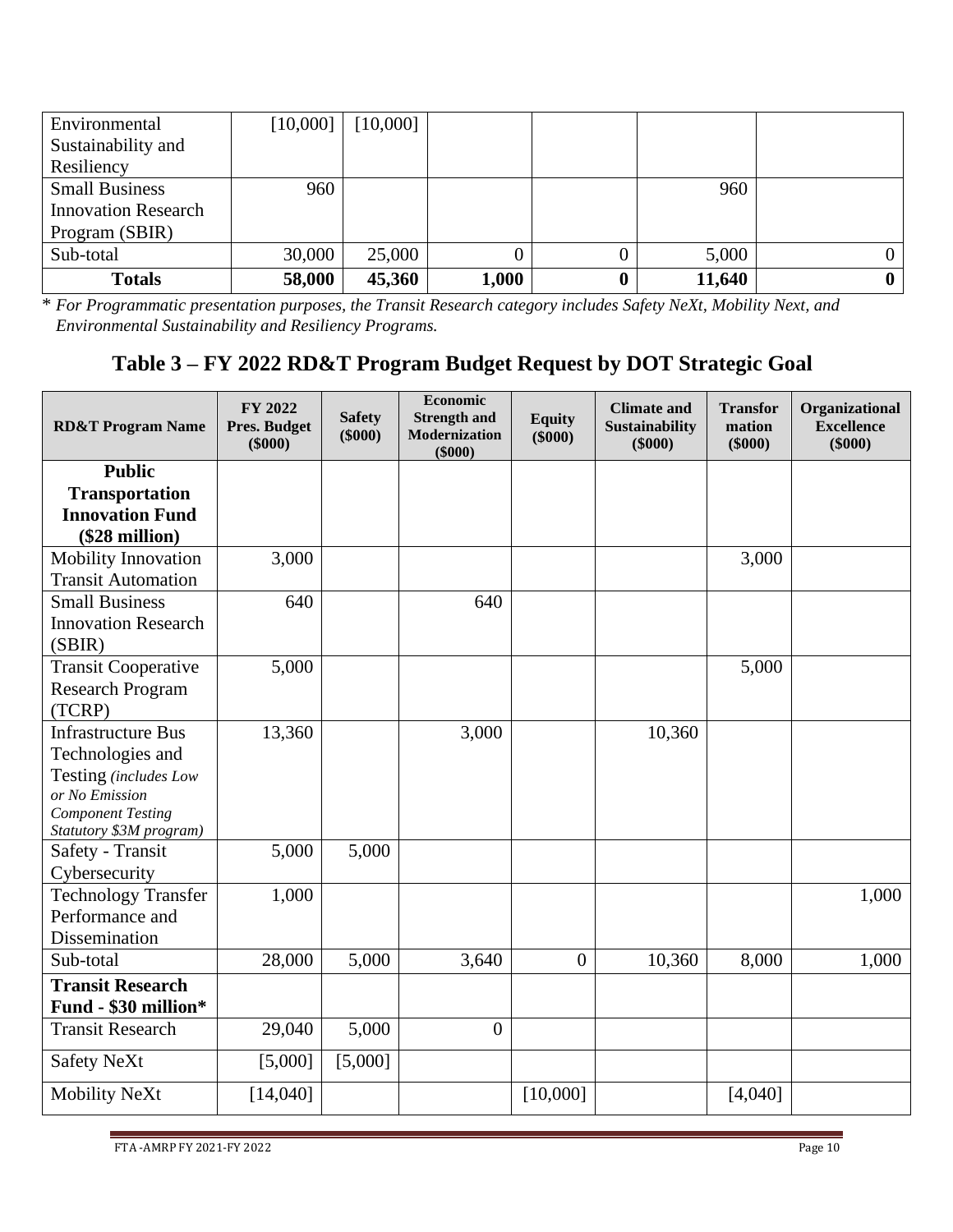| Environmental              | [10,000] |        |       |        | [10,000] |        |       |
|----------------------------|----------|--------|-------|--------|----------|--------|-------|
| Sustainability and         |          |        |       |        |          |        |       |
| Resiliency                 |          |        |       |        |          |        |       |
| <b>Small Business</b>      | 960      |        | 960   |        |          |        |       |
| <b>Innovation Research</b> |          |        |       |        |          |        |       |
| Program (SBIR)             |          |        |       |        |          |        |       |
| Sub-total                  | 30,000   | 5,000  | 960   | 10,000 | 10,000   | 4,040  |       |
| <b>Totals</b>              | 58,000   | 10,000 | 4,600 | 10,000 | 20,360   | 12,040 | 1,000 |

\* *For Programmatic presentation purposes, the Transit Research category includes Safety NeXt, Mobility Next, and Environmental Sustainability and Resiliency Programs.*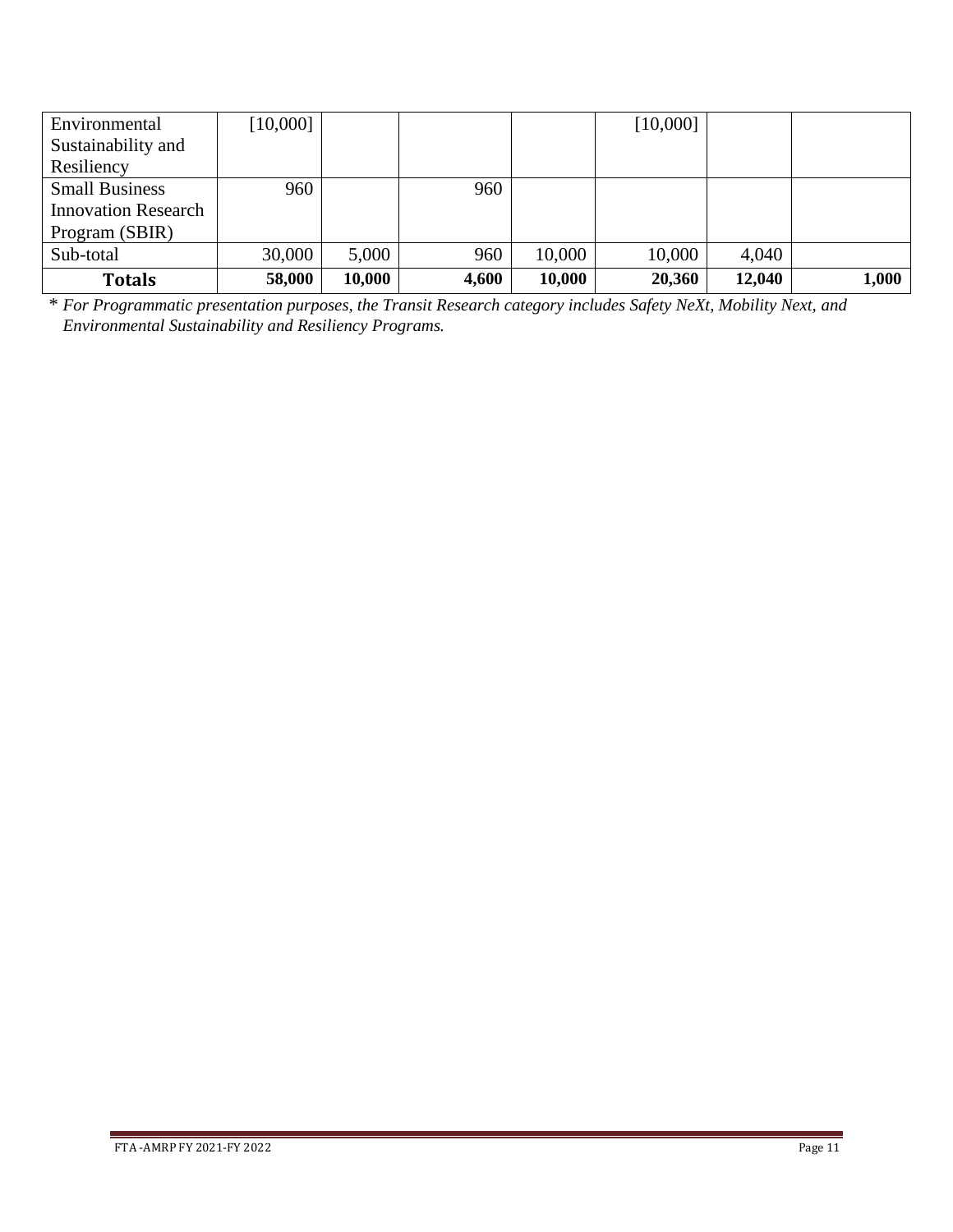# **Chapter 1 – FY 2022 RD&T Programs**

# **Mobility Innovation Transit Automation \$3,000,000 (Public Transit Innovation Fund)**

# **Program Description:**

Advancements in technology are rapidly transforming the transportation industry and provide the potential to improve public transit systems. Transit bus automation could deliver many potential benefits, such as improved safety, increased efficiency and productivity, and expanded service hours and area, but transit agencies need additional research and policy guidance to make informed deployment decisions. Although funding and policy constraints may play a role, there is also a reasonable unwillingness from transit agencies to risk public funding or to undertake new operational models without a full understanding of the approach or without Federal leadership and guidance. To address these transit industry issues, concerns, and needs, FTA developed a Strategic Transit Automation Research (STAR) Plan to advance the research, development, and deployment of transit bus automation. Research activities are organized around three complementary work areas – Enabling Research, Integrated Demonstrations, and Strategic partnerships. Collectively, the research results address these industry challenges. In addition, the Program's continued emphasis on stakeholder engagement, knowledge transfer, and technical assistance ensures that complementary work being done by the public sector, the private sector, and academia is effectively communicated and leveraged.

# **Anticipated Program Activities:**

*STAR Demonstrations and Evaluations*: Demonstrate and evaluate selected advanced driver assistance systems (ADAS) (SAE L1-2) and Automated Driving Systems (ADS) (SAE L3-5) technologies for transit specific use cases to achieve greater safety and mobility performance.

*STAR Enabling Research*: Conduct research on transit automation accessibility and business models, assess gaps in technical standards, and coordinate with key public and private entities, such as APTA and SAE.

*STAR Strategic Partnerships*: Leverage research projects and investments led by other agencies. FTA funding and technical assistance will supplement partners' deployment and evaluation activities, so research topics of interest to FTA may be cost-effectively added and research findings can be disseminated.

# **Expected Program Outcomes:**

- 1. Number of STAR projects across the US within the next two years.
- 2. Number of technical, institutional, and regulatory issues identified and addressed related to planning and deployment of proven transit bus automation technologies and operations within the NeXt five years.
- 3. Number of transit agencies or communities that pilot transit bus automation technologies to enhance accessibility and mobility, with consideration to equity and climate impacts, within the NeXt five years.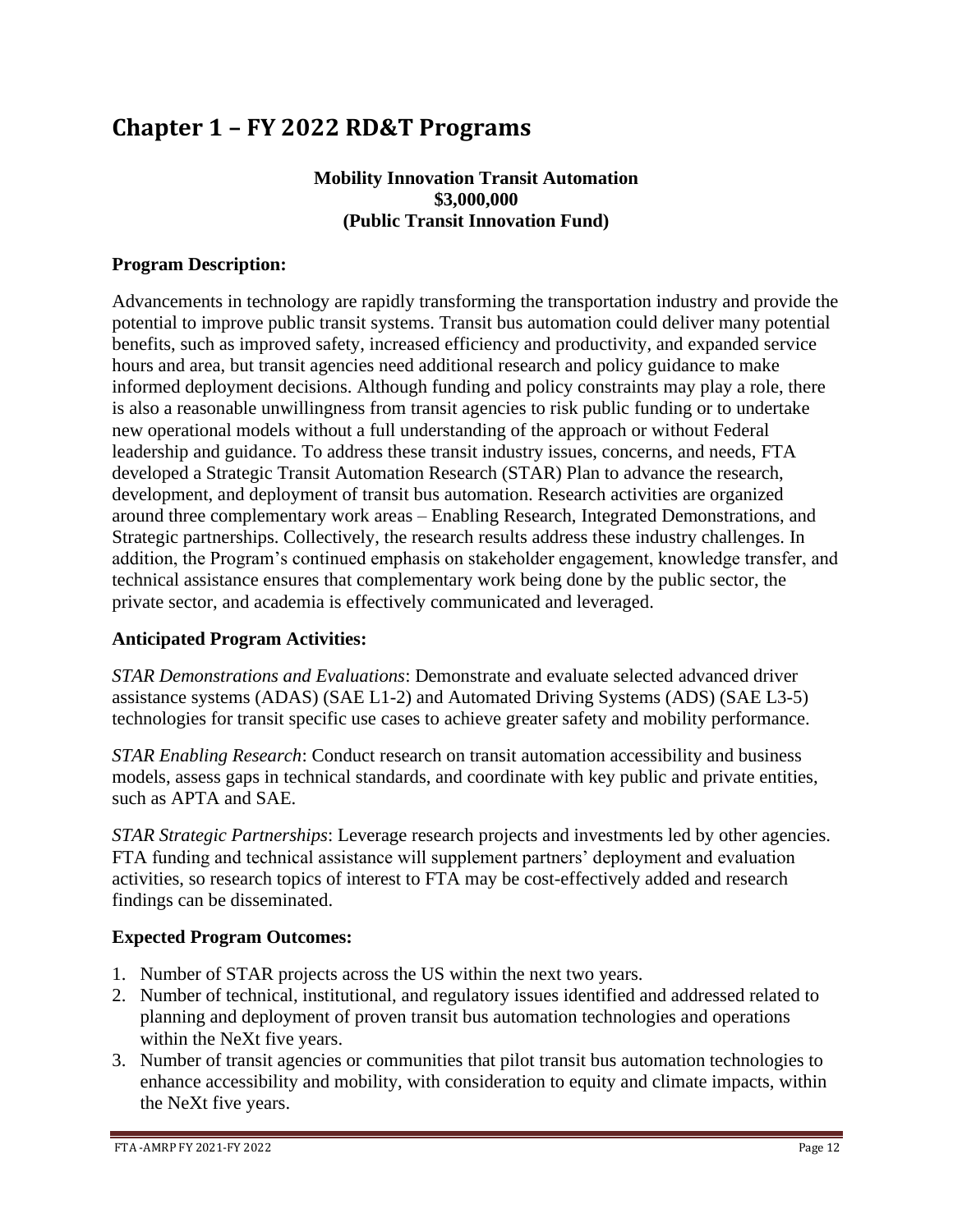4. Number of research reports, webinars, and presentations related to STAR projects within five years.

- *Internal partners*: Several DOT operating administrations have vehicle automation research programs, including NHTSA, FHWA, FMCSA and the JPO. Additional modes are commencing research programs or are in the process of increasing their research efforts, such as FRA and the U.S. Maritime Administration (MARAD).
- *Other Federal partners*: DOL, DOE, National Park Service (NPS).
- *External partners*: Research universities, bus manufacturers, technology providers, and trade associations (e.g., APTA), and public transit agencies implementing their own automation projects.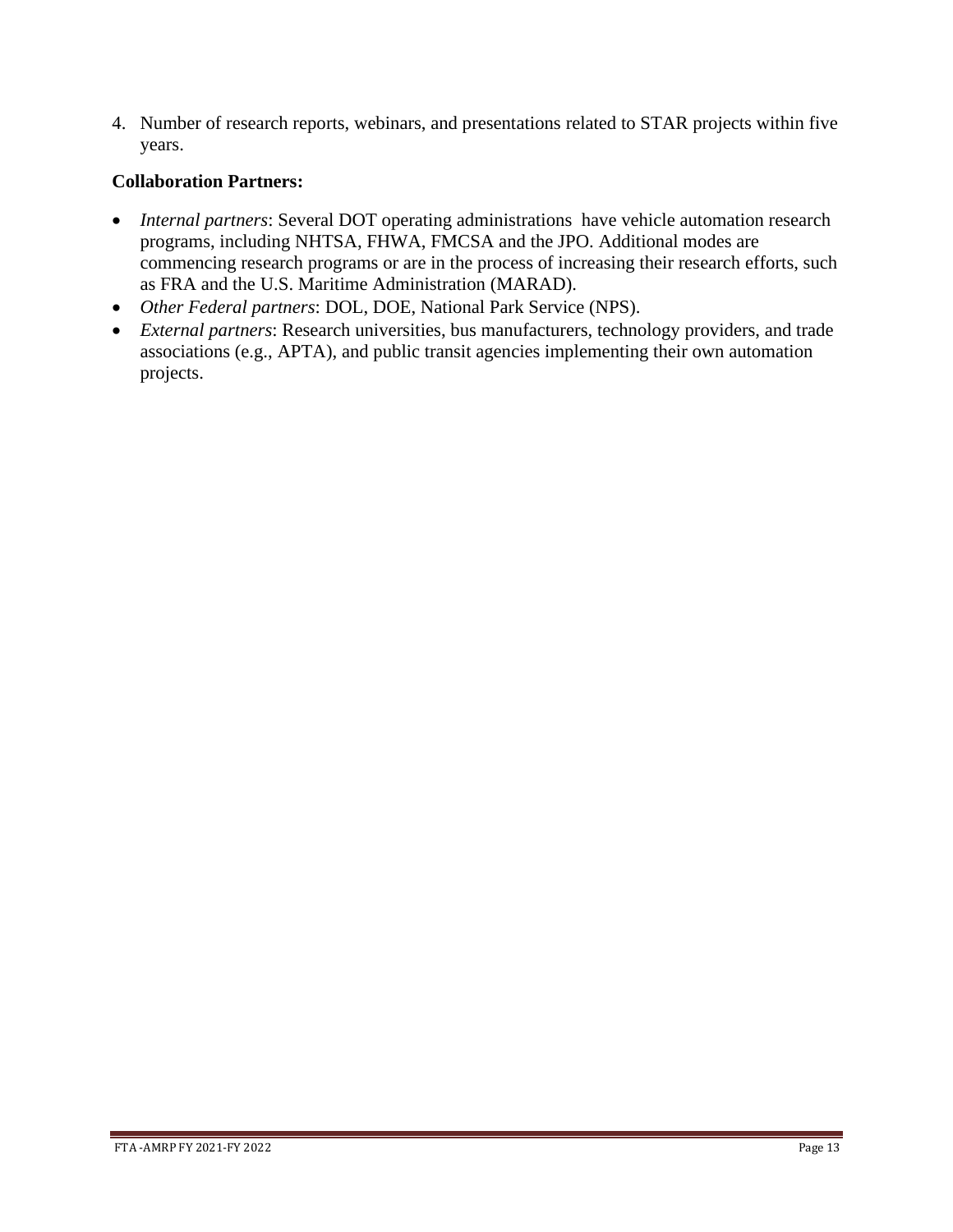## **Small Business Innovation Research Program (SBIR) \$1,600,000 (Transit Research and Public Transit Innovation Funds)**

# **Program Description:**

FTA's SBIR program is a highly competitive program that encourages small businesses to engage in Federal research and development (R&D) with the potential for commercialization. The goal of FTA's SBIR program is to help small businesses grow by funding product development research in strategic areas such as Safety, Economic Strength, Equity, Climate Sustainability and Transformation. Research projects are solicited annually based on areas of importance to the Department. FTA's SBIR program is supporting the transit industry's recovery from COVID-19 by focusing on the safety of the nation's public transit systems through the adoption of innovative technologies and developing innovative solutions that solve complex challenges that may present themselves in the future. FTA's SBIR program is also focused on ensuring transit comes back stronger, more efficient, and more equitable by promoting racial and social equity, innovation, and entrepreneurship by supporting projects led by women and socially and economically disadvantaged persons. The program helps invest in promising early-stage innovations that may otherwise be too high of a risk for private investors.

# **Program Objectives:**

- Stimulate technological innovation.
- Meet Federal research and development needs.
- Foster and encourage participation in innovation and entrepreneurship by women and socially or economically disadvantaged persons.
- Increase private-sector commercialization of innovations derived from Federal research and development funding.

# **Anticipated Program Activities:**

The SBIR program is administered by each DOT modal agency with guidelines established by Federal law. FTA designates R&D topics for annual solicitations and accepts proposals from small businesses through a competitive review process. FTA's SBIR program is structured into two phases: In Phase I, FTA works with the small business as they develop a proof-of-concept and commercial potential for one of FTA's strategic areas or other topics important to transit. Phase I grants do not exceed \$150,000 and cover six months. Phase I anticipated activities include:

Proof-of-concept for Phase I projects on COVID-19 research on the topics of Robots for Unmanned Disinfection and Decontamination of Transit Assets, and Using AI to Inspect, Repair and Sanitize Transit Vehicles.

Submission of Phase II proposal for both Phase I topics listed above.

In Phase II, Phase I R&D efforts are further refined by the small business. For Phase II investments, FTA expects the small business will derive future revenues, and a lucrative commercially available product or solution. Phase II grants are typically around \$750,000 and usually have a duration of two years. Phase II anticipated activities include: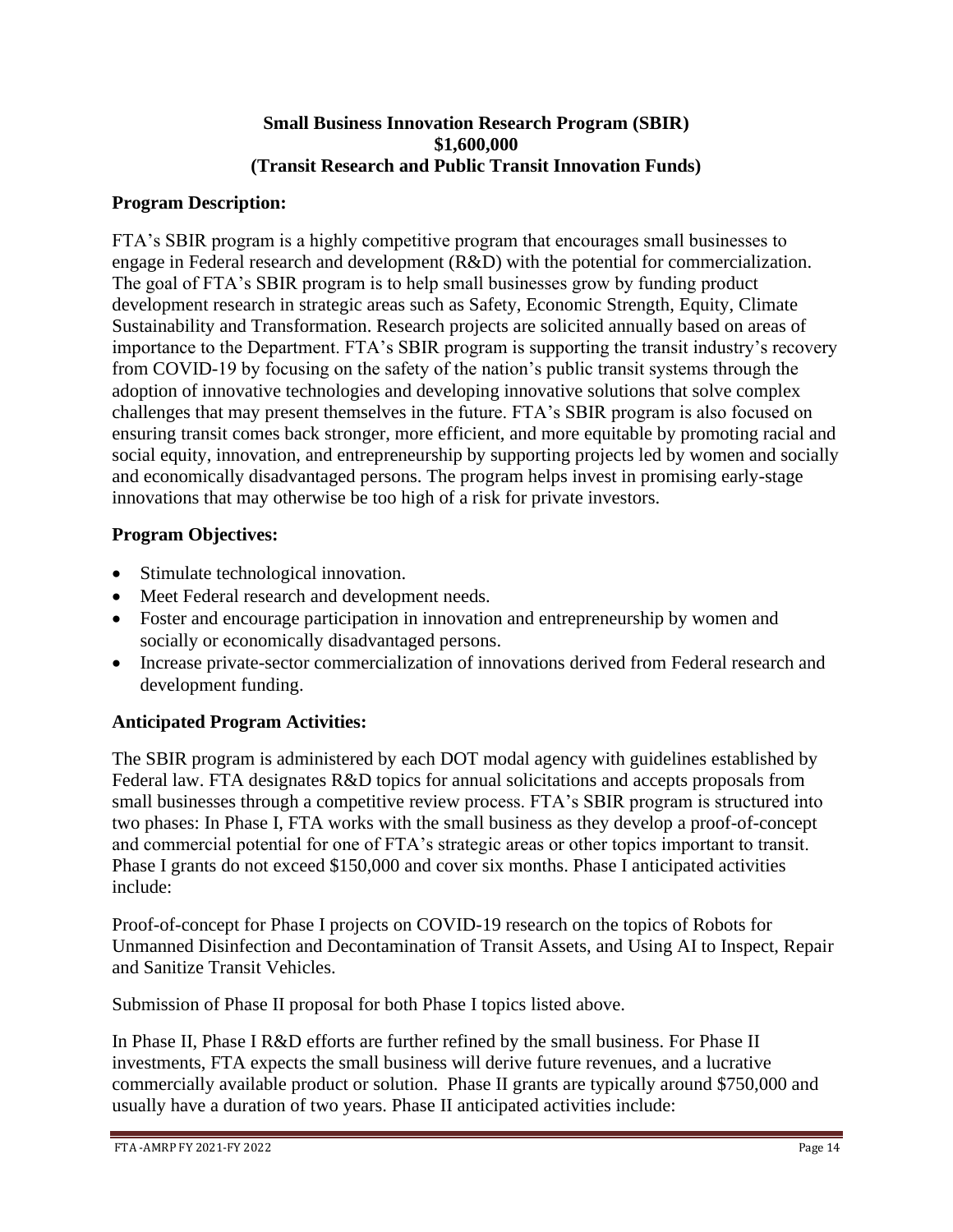Independent Travel Aid Solution for travelers with functional limitations will be developed. The final product will be a mobile application deployed on a cellphone or tablet.

Research efforts will be in final stages for cost allocation technology for non-emergency medical transportation (NEMT). The final product is expected to be completed in FY 2023.

# **Expected Program Outcomes:**

In FY 2022, FTA expects Phase II research and development to be completed for SBIR's independent travel aid solution for persons with functional limitations. The final product will be a mobile application deployed on a cell phone or tablet that provides door-to-door support using public transportation systems, including trip planning, travel to public transportation stations and/or other destinations of interest, station/stop use and transferring, vehicle boarding, and vehicle use; with the potential for future deployment on smart-glasses.

FTA expects Phase II research and development for SBIR's cost allocation technology for a NEMT project to be in the final stages of R&D. Upon completion of Phase II R&D, a commercialization strategy will be completed, and a commercially viable product will be finalized for industry rollout. The final product envisioned will be a web-based solution involving the licensing of the technology to other market segments, such as transportation brokers, NEMT service providers, and existing scheduling technology companies. The solution will be for NEMT that accounts for divergent Federal requirements and funding sources by passenger trip.

In FY 2022, Phase I research efforts addressing COVID-19 will be underway on the topics of Robots for Unmanned Disinfection and Decontamination of Transit Assets and Using AI to Inspect, Repair and Sanitize Transit Vehicles. The goal of these Phase I research efforts will be to develop a proof-of-concept by establishing technical merit, feasibility, and commercial potential of the proposed research/research and development (R/R&D) efforts. FTA will evaluate the quality of performance of the small business prior to determining whether the small business will receive Federal support for Phase II.

- *Internal partners*: OST-R, FRA, NHTSA, FHWA, JPO, and the Volpe Center.
- *Other Federal partners*: Small Business Administration.
- *External Partners*: Transit agencies and other industry stakeholders.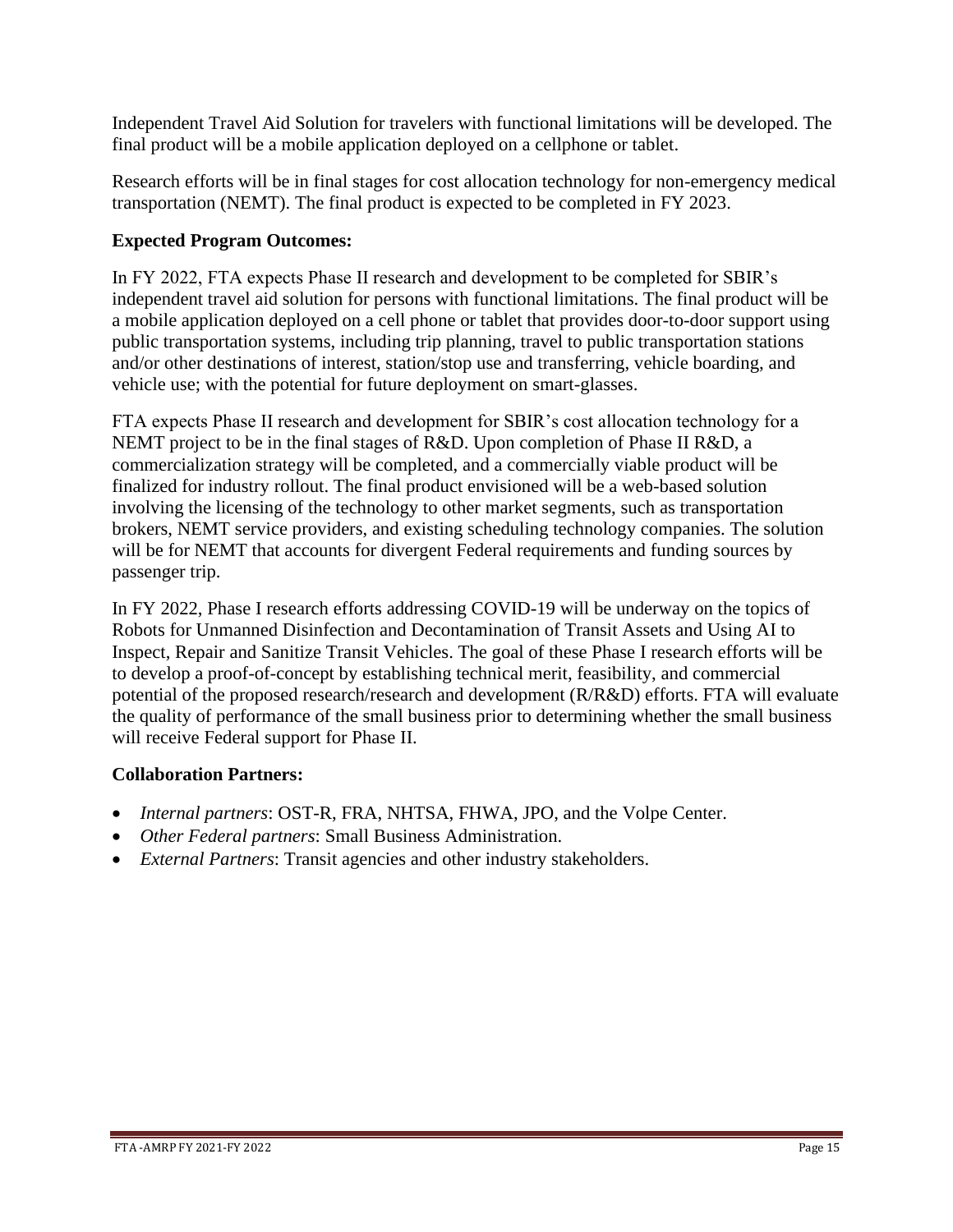## **Transit Cooperative Research Program (TCRP) \$5,000,000 (Public Transportation Innovation Fund)**

## **Program Description:**

The TCRP is authorized in Federal public transportation law (49 U.S.C. § 5312(i)) and operated through the Transportation Research Board (TRB). TCRP provides applied research with nearterm, practical results addressing key challenges facing the public transportation industry. Recently published research reports address critical issues such as bus service reliability, equity analysis in regional transportation planning, data sharing, tax increment financing for transit projects, and attracting, retaining, and advancing women in the public transportation workforce. The TCRP Oversight and Project Selection (TOPS) Committee is supported through a panel of expert practitioners from the industry and managed by TRB staff.

In FY 2022, TCRP will implement the Department's priorities of Safety, Economic Strength, Equity, Climate Sustainability, and Transformation through TCRP project solicitations and evaluations. TCRP research aligns well with the Departmental priorities and complements existing efforts.

#### **Program Objectives:**

- Identify transit problems in need of research and development (R&D) investigation; and to establish a priority ranking for them.
- Provide an opportunity for transit operators, local government officials, and many other constituents - including construction organizations, financiers, real estate developers, and community representatives - to identify problems and participate in developing appropriate solutions.
- Improve communications, technical information transfer, and dissemination.
- Provide a means of addressing a variety of near-term transit problems in cooperation and in coordination with Federal public transportation research.

# **Anticipated Program Activities:**

*Solicit research ideas from practitioners and the public*: Issue a broad call to public transportation and related industries for members of the public to identify challenges common in practice.

*Research Project Selection*: Screening Committee conducts an initial review of proposed projects. Those that merit further consideration move to the TOPS Committee for final review, ranking, and selection.

*Research Project Panel Development and request for proposals from research organizations*: TRB staff solicit volunteers to serve on expert practitioner panels and identify liaisons from FTA.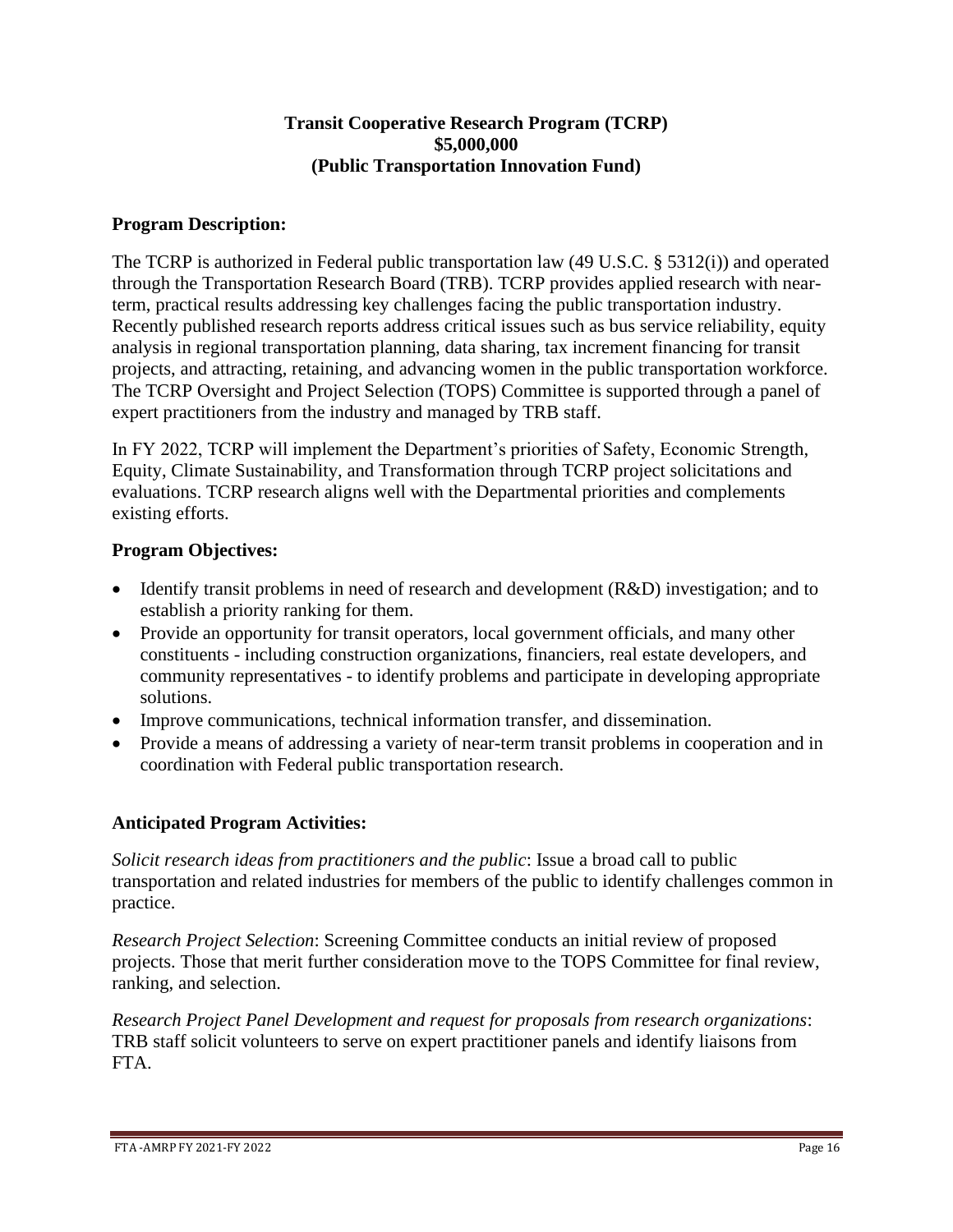*Conduct Research*: Research project panelists review proposals and select contractors to produce individual research deliverables.

*Dissemination*: APTA carries out dissemination under the direction of TRB and, in cooperation with partners, shares research results through events, bulletins, webinars, and email blasts.

# **Expected Program Outcomes:**

- 1. Efficiency Measures
	- o Percent of new panels formed within 6 months of project selection
	- o Percent of new projects under contract within 12 months
	- o Percent of research projects completed on schedule
- 2. Effectiveness Measures
	- o Percent of problem statements rated 3.5 or higher by the screening panel and TOPS
	- o Percent of increase in total downloads and by TCRP product type since 2017
	- o Percent of increase in number of webinar participants: NTI and TRB
	- o Percent satisfactory score (only TRB)
	- o Percent increase in the number of social media posts (TRB and APTA)
	- o Presentations on TCRP deliverables at conferences and meetings with estimated number of attendees
- 3. Diversity
	- o Panel diversity and inclusiveness by gender and race
	- o Percent of panelists representing public transportation agencies
- 4. Quality
	- o Panel satisfaction with participation in TCRP
- 5. Impact
	- o Customer satisfaction with TCRP deliverables (follow-up survey to downloaded materials)

- *Internal partners*: FTA program and regional offices and FTA Office of the Administrator. FTA's Research office informally shares information about TCRP with other DOT operating administrations as appropriate.
- *Other Federal partners*: When appropriate, Coordinating Council on Access and Mobility partners, FHWA.
- *External partners*: APTA, COMTO, and NTI. When appropriate, FTA Technical Assistance Centers.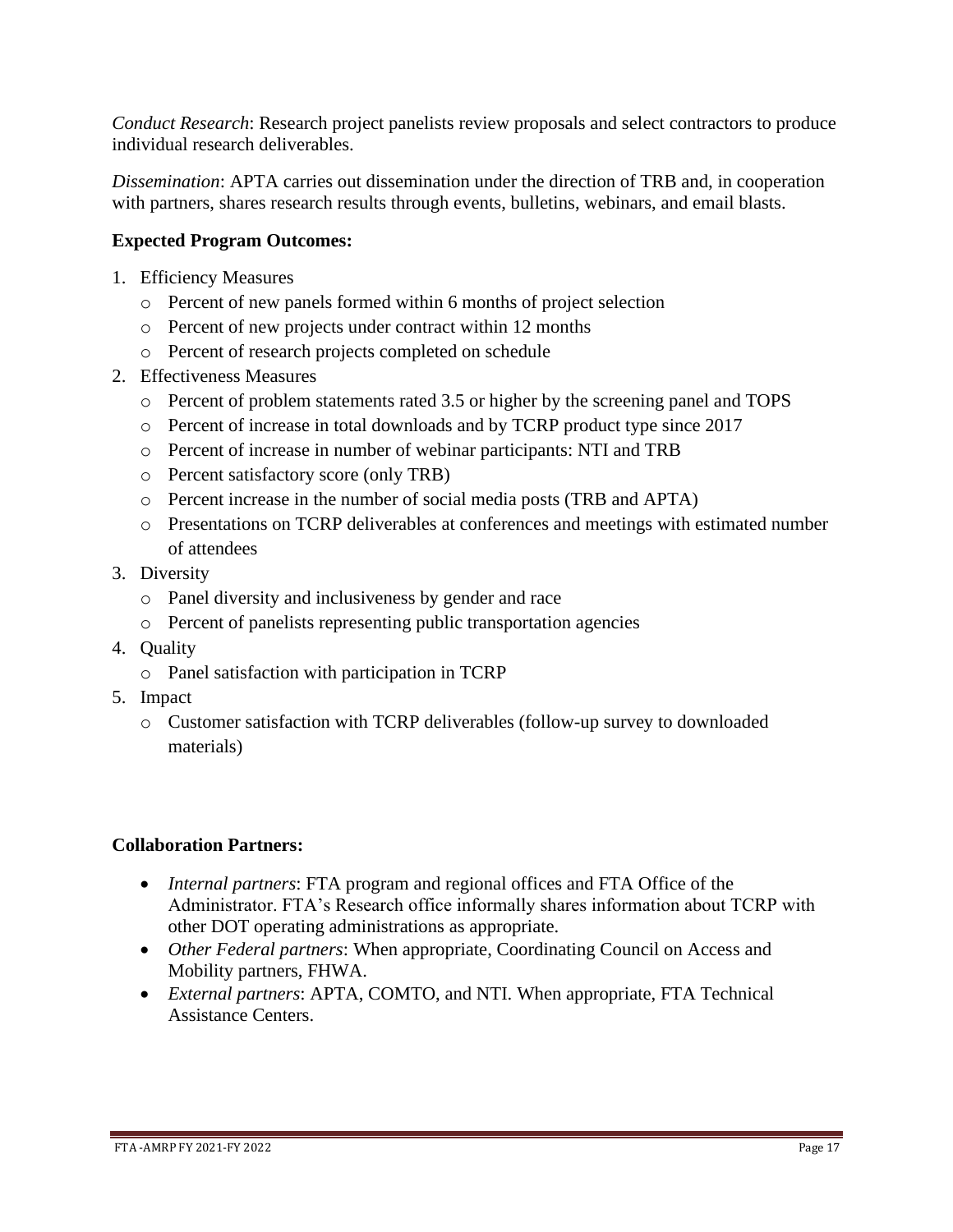#### **Infrastructure Bus Technologies and Testing \$13,360,000 (Public Transportation Innovation Fund)**

# **Program Description:**

FTA's Bus Testing Program was created many years ago during the time when buses used internal combustion engines and primarily used diesel fuel. Today, public transit agencies are fielding buses with many different fuel types – compressed natural gas, diesel hybrid, battery electric, hydrogen fuel cell, and automated vehicles. The historic goals of the FTA Bus Testing Program are to test new bus models for maintainability, reliability, safety, performance (including braking performance), structural integrity, fuel economy, emissions, and noise. Any bus purchased with FTA funding must achieve a pass rating at one of FTA's bus testing centers. In the three decades since the creation this program, hundreds of new bus models have been tested, resulting in thousands of documented failures, dozens of which could have resulted in serious injuries or significant property damage had they occurred in revenue service. Today, FTA must assess the current set of bus testing protocols to establish whether new testing protocols are needed for features like automation, concerns related to cybersecurity, and to find ways to modernize bus testing taking into consideration new advanced bus technologies, time to market for innovation, a potential role for transit vehicle manufacturer self-certification, and techniques in modeling and simulation.

Bus technology has achieved considerable technological advancements in recent decades, with transformative changes to vehicle propulsion, transportation operations, and service delivery. This new bus testing research program aims to modernize and refresh FTA's Bus Testing Program and safely facilitate the introduction and use of new vehicle innovations and solutions. This program supports the Department's economic strength, climate sustainability and transformation priorities.

# **Program Objective:**

- To improve the efficiency, effectiveness, and quality of the FTA Bus Testing Program through adaptation of new bus technologies and testing methodologies.
- Support transit vehicle manufacturer low or no component innovation.

# **Anticipated Program Activities:**

*Rider Safety*: Study embarking and disembarking of passengers and use of technological innovations to ensure safety and security of riders. Develop a proof of concept and systems requirements.

*Advanced Testing Capability*: Assessment of bus testing needs and methods including use of simulation and modeling, digital twins and environment, component envelopes and categories, self-certification, or other certifications, for NeXt generation transit buses.

*Bus Testing Learning Laboratory*: Development of a plan to utilize findings from bus testing and drive the use of new advanced technologies such as modeling and simulation to support transit vehicle manufacturer bus innovations that will enhance the ability for public transit agencies to be carbon neutral by 2050. This research supports DOT's economic growth goals.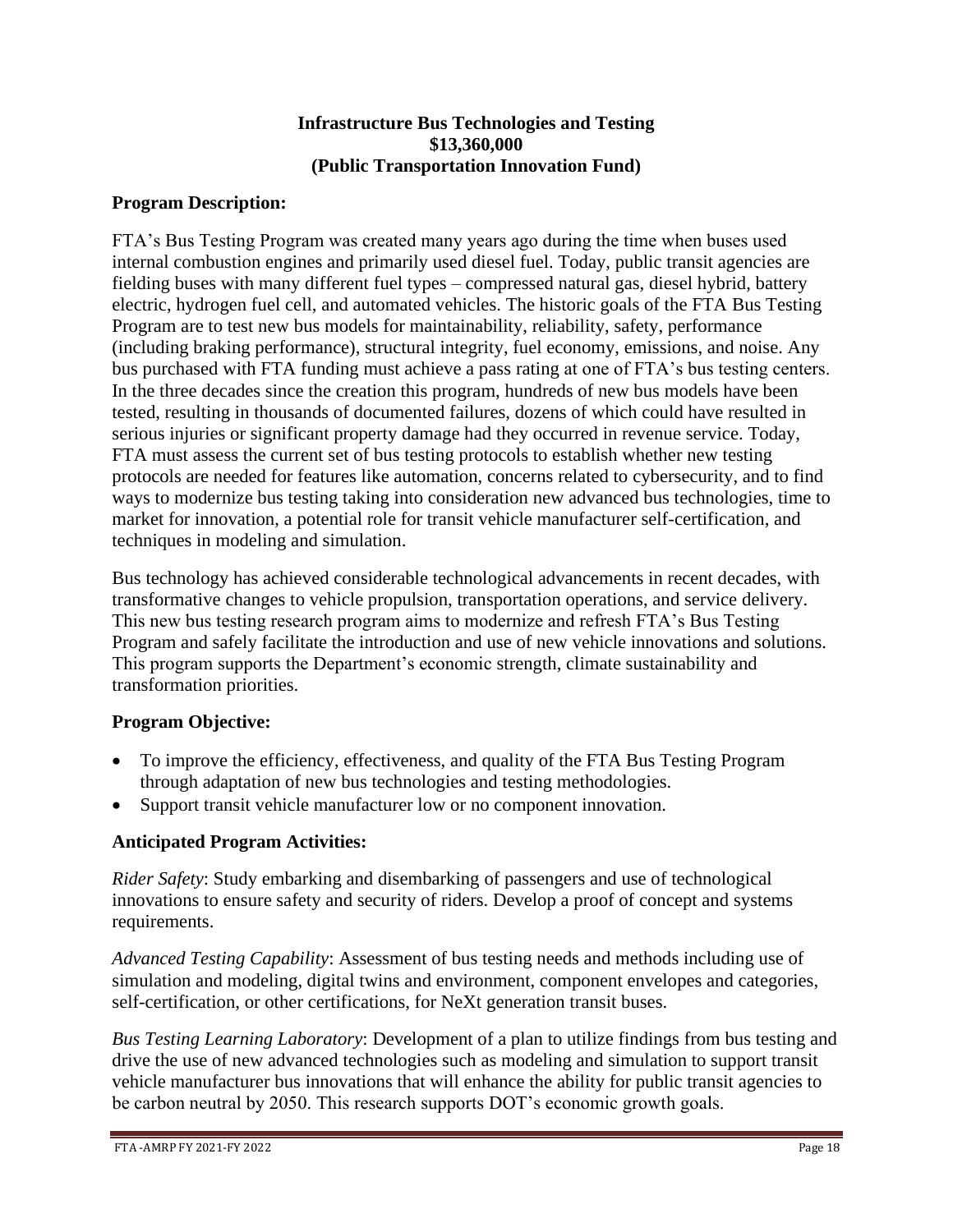*Low or No Emissions Component Testing Program:* Statutory program to provide transit vehicle manufacturers a voluntary opportunity to test low or no emissions components through FTA funded testing centers. Currently, FTA has two competitively awarded centers – one at Auburn University, and one at Ohio State University.

# **Expected Program Outcomes:**

- 1. Number of innovative technologies identified that improve rider safety within two years.
- 2. Number of additional bus testing protocols identified that are necessary to deploy public transit vehicles – including vehicles with features that allow it to operate in an automated manner within two years and a final report with recommendations within three years.

- *Internal partners*: OST-R, FAA, FHWA, NHTSA, FRA, the Volpe Center, and the JPO.
- *Other Federal partners*: DHS, DOE.
- *External partners*: TRAC, TRACS, Transit agencies, TRB, APTA, and other trade associations, academia, and for profit and non-profit organizations.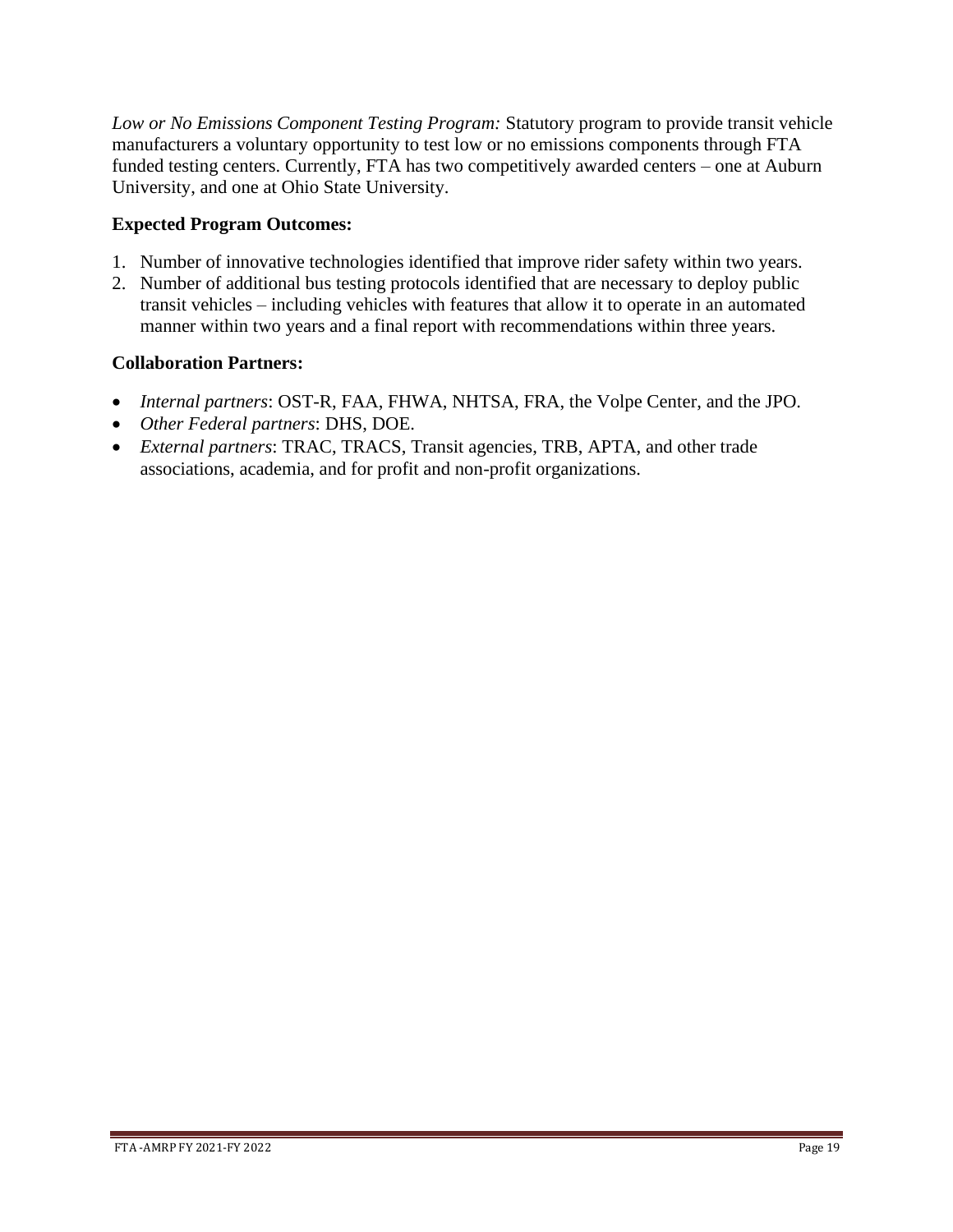#### **Safety - Transit Cybersecurity \$5,000,000 (Public Transportation Innovation Fund)**

# **Program Description:**

Safety issues related to cybersecurity threats are on the rise, and there are significant consequences, as was evident from the recent cyber-attack on the Colonial Pipeline that led to the shutdown of a major US fuel pipeline, causing fuel shortages and price increases. Just within the past year, ransomware cyberattacks also caused significant disruption to the operations of the Southeastern Pennsylvania Transportation Authority (SEPTA) and the Massachusetts Steamship Authority. While wireless and/or wired connectivity through centralized computer networks and cloud computing has brought significant overall benefits, it has also introduced security concerns that previously were limited to classical computer and information systems. Transit agencies and riders are relying on various communication methods to transmit information such as Global positioning systems (GPS), wi-fi, and cellular and dedicated short range communication (DSRC) to send data and provide connectivity. According to a 2020 Mineta Transportation Institute report titled "Is the Transit Industry Prepared for the Cyber Revolution? Policy Recommendations to Enhance Surface Transit Cyber Preparedness," data and the connected nature of transit networks were cited as vulnerabilities that exacerbate transit systems' cybersecurity exposure.

The Transit Cybersecurity Program seeks to identify transportation cyber security vulnerabilities, threats, and risks; assess how to address these risks; then develop solutions based on initial research findings with applications that public transit agencies can implement. This program supports the Department's safety and security strategic goal*.* 

#### **Program Objective:**

• To operate transit systems in a safer manner through applying advanced technologies and innovative practices that reduce transit system cybersecurity risks, threats, and vulnerabilities.

# **Anticipated Program Activities:**

*Vulnerability Assessment*: Identify transportation cybersecurity vulnerabilities, threats and risks on transit systems, applications, and operations.

*Explore Vulnerabilities*: Once vulnerabilities are identified, develop use-case scenarios including concept of operations to address them for large, small, and rural transit agencies.

#### **Expected Program Outcomes:**

- 1. Number of cyber security vulnerabilities, threats, risks, and mitigations identified in public transportation operating environments within two years.
- *2.* Number of applications developed to address cyber security vulnerabilities within three to four years.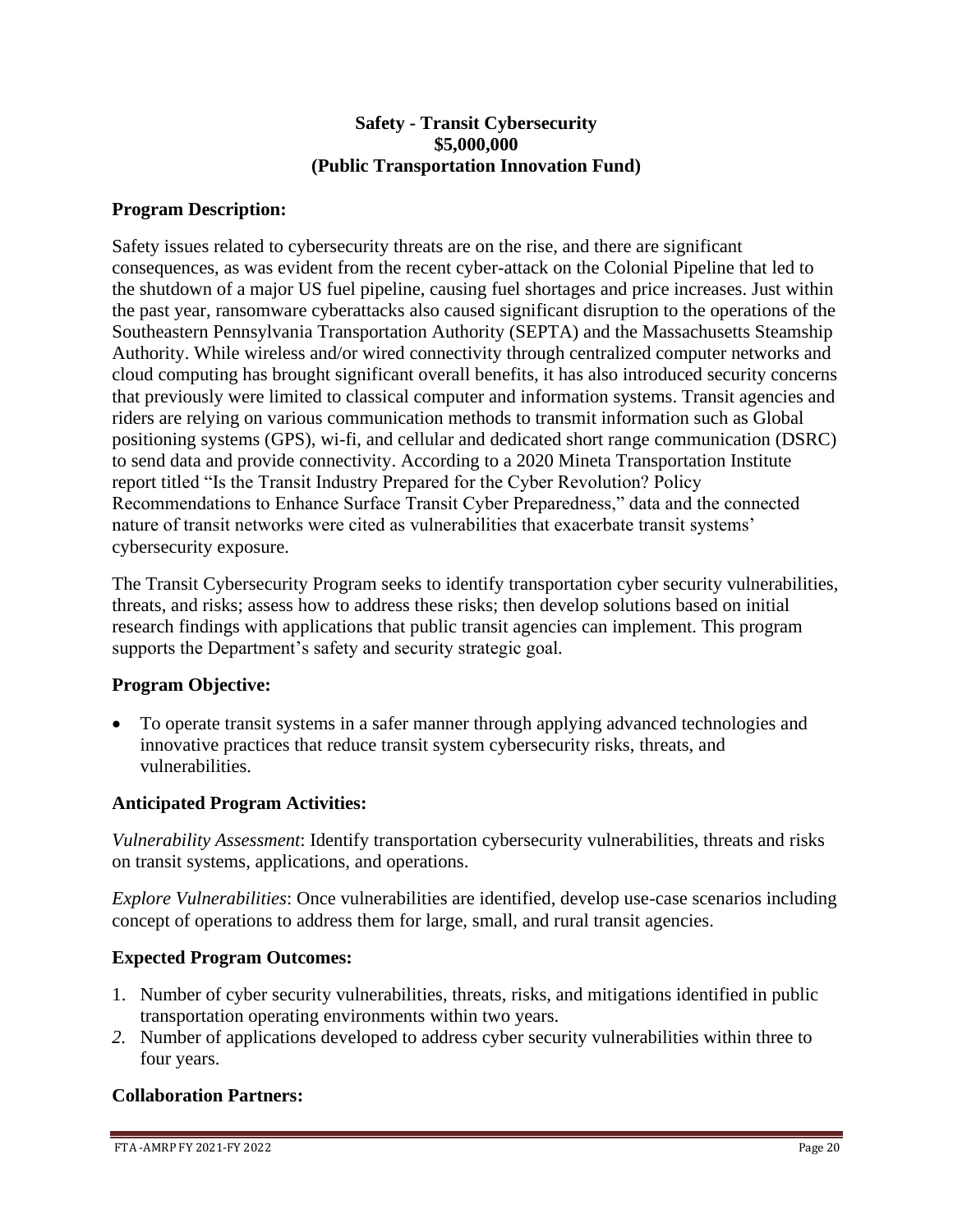- *Internal partners*: OST-R, FAA, FHWA, NHTSA, FRA, and the JPO.
- *Other Federal partners*: DHS, NIST, and DOE.
- *External partners*: TRAC, TRACS, transit agencies, TRB, APTA, and other trade associations, academia, and for profit and non-profit organizations.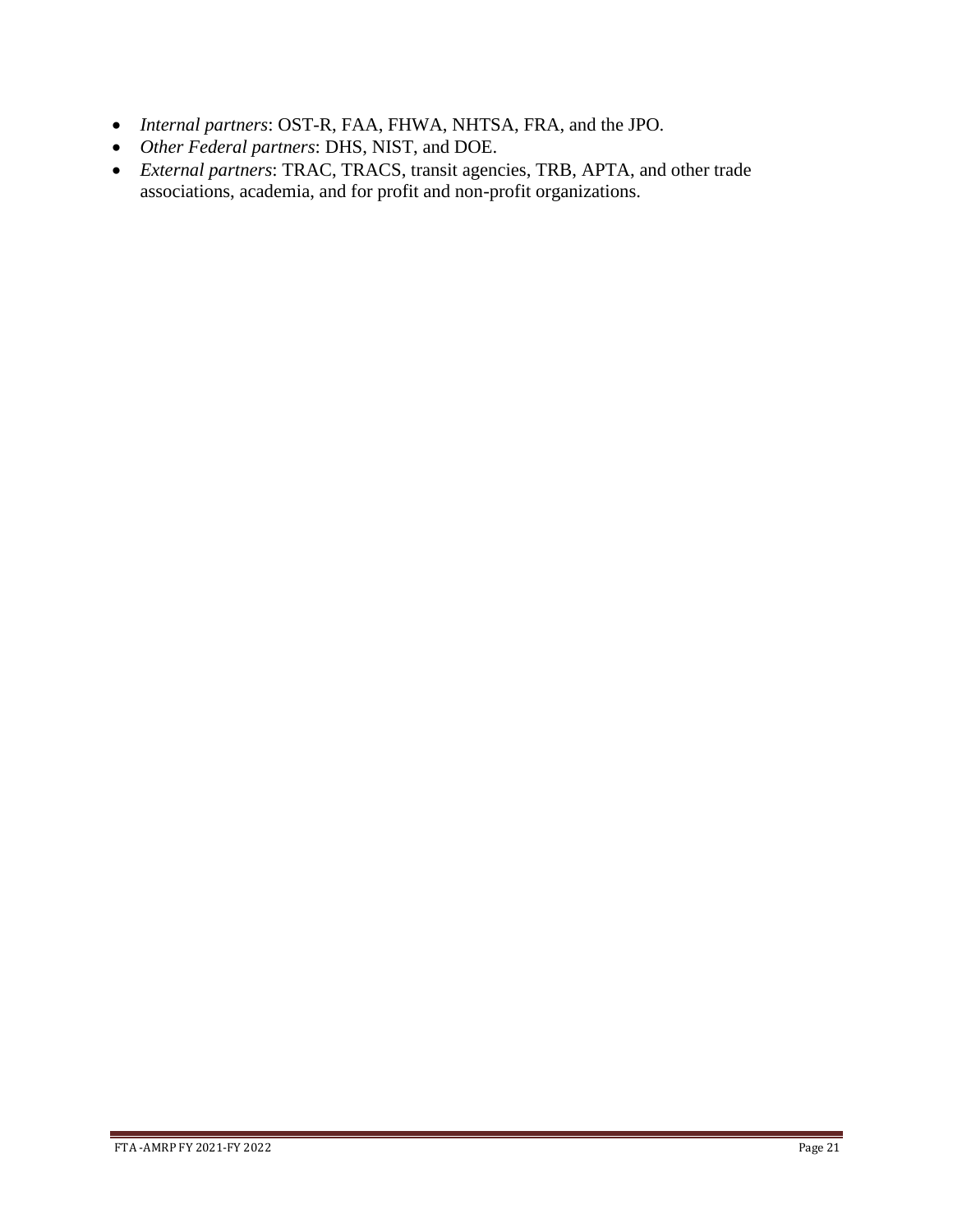#### **Technology Transfer, Performance, and Dissemination Program \$1,000,000 (Public Transportation Innovation Fund)**

### **Program Description:**

This program will build from results and lessons learned from previous years. The program will assist public transportation agencies in applying proven research solutions to improve transit service delivery. In addition, the program will continue to facilitate the implementation of research and technology development and to advance the interests of public transportation, monitor, report on, and improve outreach efforts to drive research to practice. The program will also enhance the ability of transit agencies to deploy the results of research and technology investments and assess any governance barriers identified in demonstration programs. The program will serve as a framework through which the outreach and implementation of research and technology development in the areas of Safety, Economic Strength and Modernization, Equity, Climate Sustainability, Transformation, and Organizational Excellence are utilized and communicated.

## **Program Objective:**

• Continue the outreach to enable public transit agencies to effectively utilize promising research findings in their operations.

## **Anticipated Program Activity:**

*Outreach and Dissemination Project*: Produce FTA final reports and publications and ensure they are 508 compliant and accessible to the public transportation industry and the public.

# **Expected Program Outcomes:**

- 1. Ensure research reports are published on FTA's website and in DOT's National Transportation Library (NTL) Repository & Open Science Access Porta (ROSA-P) and the findings are marketed through appropriate means.
- *2.* Track and report the deployment of new innovations.

- *Internal partners*: FTA program offices, OST-R, and NTL.
- *External partners:* APTA, CTAA, TRB, and CUTR.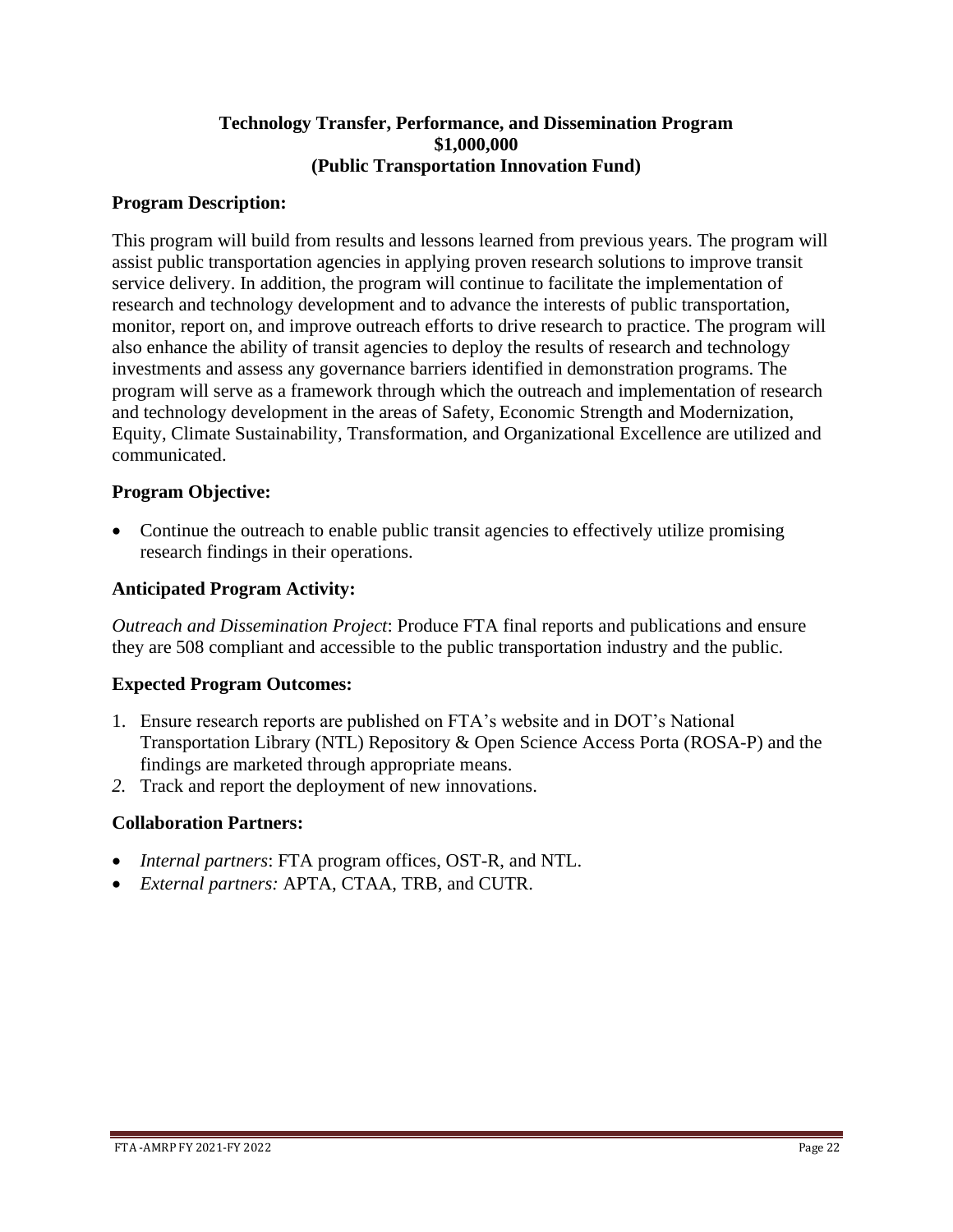## **Safety NeXt \$5,000,000**

# **(Transit Research Fund)**

## **Program Description:**

The latest data on injuries and fatalities shows an increase despite lower traffic volumes. Though public transit is one of the safest modes of travel, FTA and the transit industry continue to work to implement mitigations and strategies to reduce the number of fatalities and injuries as much as possible. Many cities and states have adopted the Vision Zero framework, aiming to achieve zero fatalities and serious injuries on their roads. There are still safety areas that require focus to ensure the highest levels of safety for workers and passengers, as well as pedestrians and bicyclists who are near buses and rail. As an example, when a large bus turns left, there is a line of vision that is compromised due to bus pedestals and other factors that reduce a bus operator's visibility – advanced technologies can help address this issue.

Thus, the Safety NeXt program seeks to advance transit safety at all levels by leveraging innovative technologies such as AI, sensors, and machine learning to monitor, predict and plan ways to reduce worker injuries and fatalities; advanced technologies that can increase rider, bicyclist, and pedestrian safety. Additionally, maintaining transit vehicles in a state of good repair through asset management practices increases safety. This program will also explore the utility of unmanned aircraft systems (UAS) and robotics to conduct surveys, inspections and repairs using advanced mapping and video analytics. The Safety NeXt Program supports the Department's Safety priorities and builds upon previous FTA safety research demonstration programs and other related efforts.

#### **Program Objectives:**

- Support research to reduce fatalities and injuries.
- Improve safety culture with the use of technological advancements and innovations.

# **Anticipated Program Activities:**

*Worker Safety*: Roadway transit worker safety research including a state of the practice and innovation scan along with a needs assessment.

*Rider Safety:* Continue to utilize advanced technologies to ensure rider safety building upon lessons learned from the COVID-19 research demonstration program and FY 2022 research into ways to ensure safe embarking and disembarking from transit vehicles.

*Pedestrian and Bicyclist Safety*: Pedestrian and bicyclist safety research including a state of the practice and innovation scan along with a needs assessment.

*Public Transportation Maintenance Unmanned Aerial Systems (UAS)*: UAS and robotics application for operations and maintenance including conducting a literature review and concept development.

# **Expected Program Outcomes:**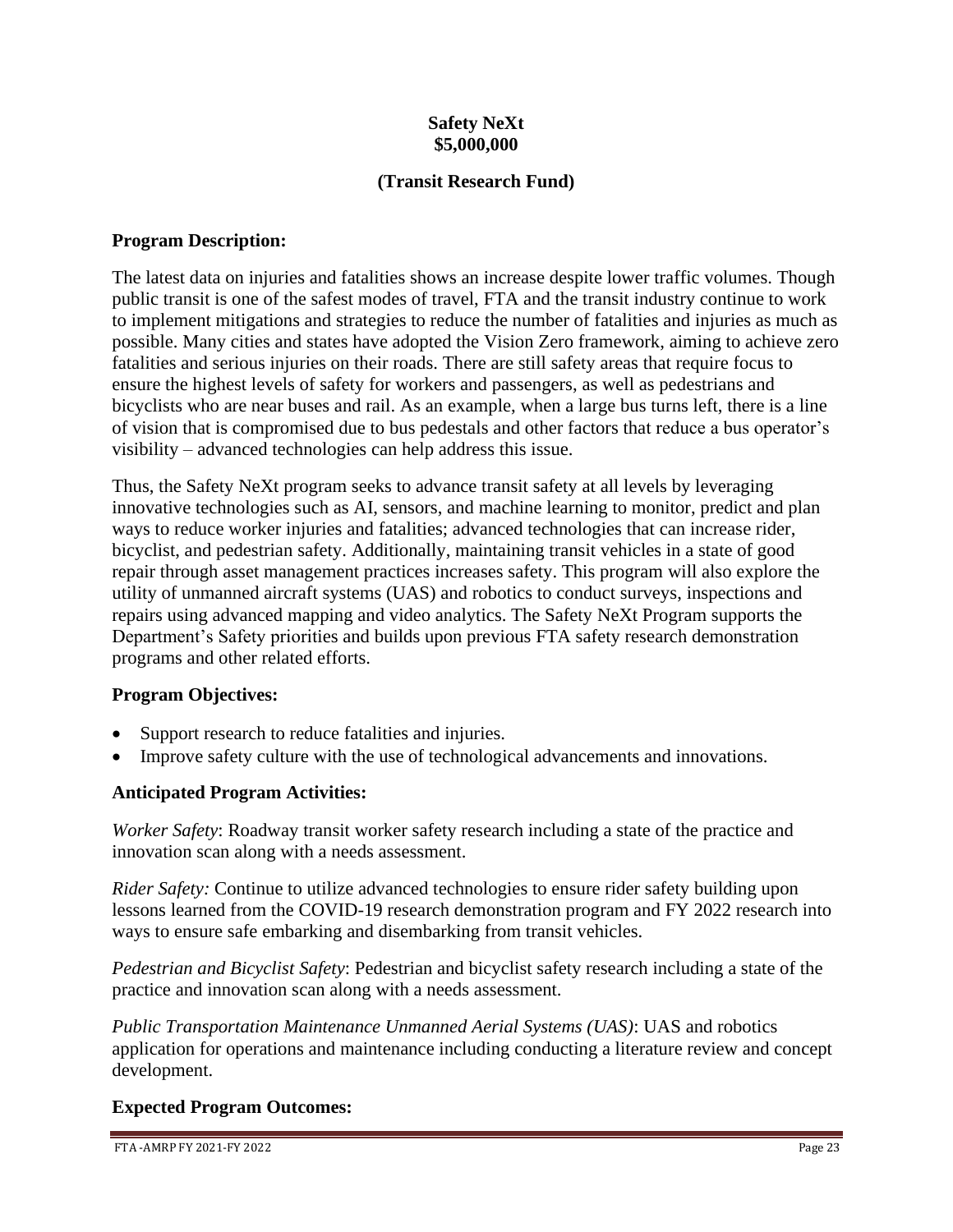- 1. Number of innovative technologies identified to monitor, predict, and plan operations and maintenance that increase rider, pedestrian and bicycle safety and reduce worker injuries and fatalities within two years.
- 2. Number of design performance specifications related to system accuracy identified for worker, pedestrian and bicycle safety applications within three years.
- 3. System reliability, as measured by stakeholder feedback on the technology demonstrated through qualitative and quantitative data within four years.

- *Internal partners*: OST-R, FAA, FHWA, NHTSA, FRA, and the JPO.
- *Other Federal partners*: DHS, DOE.
- *External partners*: Transit Research Analysis Committee (TRAC), Transit agencies, the Transit Advisory Committee for Safety (TRACS), TRB, APTA, and other trade associations, academia, and for profit and non-profit organizations.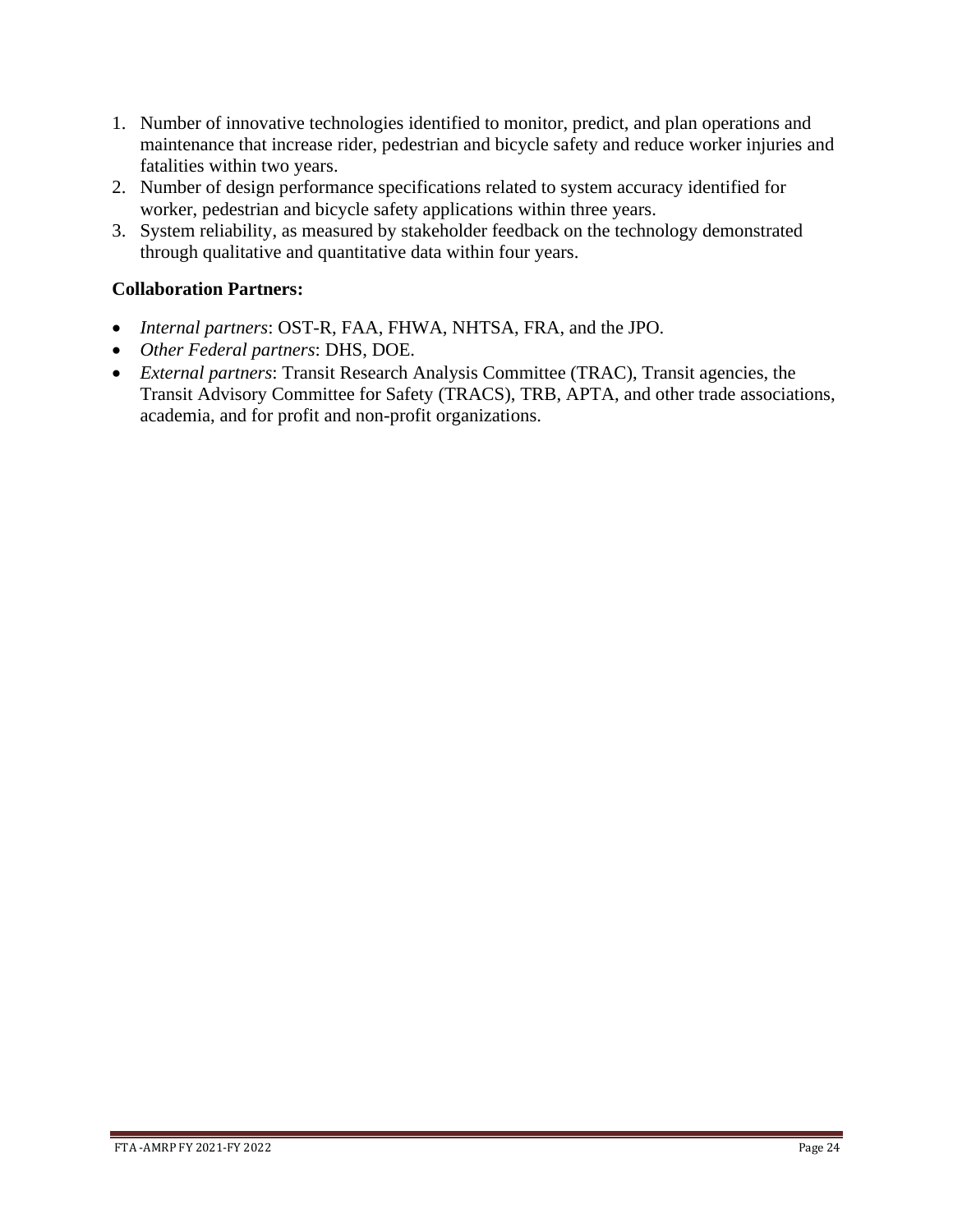# **Mobility NeXt \$14,040,000**

# **(Transit Research Fund)**

# **Program Description:**

FTA''s Mobility NeXt program is a new FTA innovative mobility research program focused on uncovering the next iteration of the most promising technologies, practices, and strategies to accelerate public transportation transformation – preparing for the future. The Mobility NeXt program builds upon significant FTA and private sector investments in mobility innovation through efforts such as the Mobility on Demand (MOD) Sandbox, the Accessible Transportation Technologies Research Initiative (ATTRI), the Integrated Mobility Innovation (IMI) Demonstration, and Accelerating Innovative Mobility (AIM) Challenge Grant Initiatives, as well as others. In the near term, this new program aims to rapidly adapt to the new norms of mobility demand and supply following the COVID-19 pandemic. In a longer-time horizon, the program strives to mobilize Federal and private sector investments in mobility research to advance new models of how transportation is delivered and consumed, leveraging technologies and solutions, supporting public transportation to achieve equitable and climate smart mobility outcomes.

# **Program Objectives:**

- Smart Operations: To research future public transportation service models that accelerate transformation of public transportation providers as integrated mobility managers, that connect all modes and services for enhanced mobility of all travelers.
- Smart Travelers: To explore enabling technologies and policy tools to improve personal mobility through environmentally sensitive, personally optimized mobility decisions based on curated choices provided to travelers tailored to their individual preferences and circumstances.
- Smart Partnerships: To improve public transportation equity, efficiency, and effectiveness, and accelerate transformation by leveraging public and private resources and technologies.

# **Anticipated Program Activities:**

*Mobility NeXt Operational Concept Development:* Develop comprehensive public transportation operational concepts, such as integrated mobility manager service models, that guide transit agencies to adapt to meet evolving traveler expectations.

*Mobility NeXt Enabling Research*: Conduct exploratory research on transformational mobility data analytics and technological solutions and their potential to significantly enhance travelers' mobility, including but not limited to, AI, modeling and simulation, and blockchain, that promote user-centric mobility innovation, such as using AI to fuse archived and real-time data to support the more tailored system operations, modeling and simulation tools to estimate mobility outcomes based on various pricing scenarios, and blockchain to support secured transactions and more efficient allocation of mobility resources, including vehicle capacity and curb space.

*Mobility NeXt Knowledge Transfer*: Facilitate knowledge transfer and the widespread deployment of the most promising mobility innovation technologies, tools and approaches.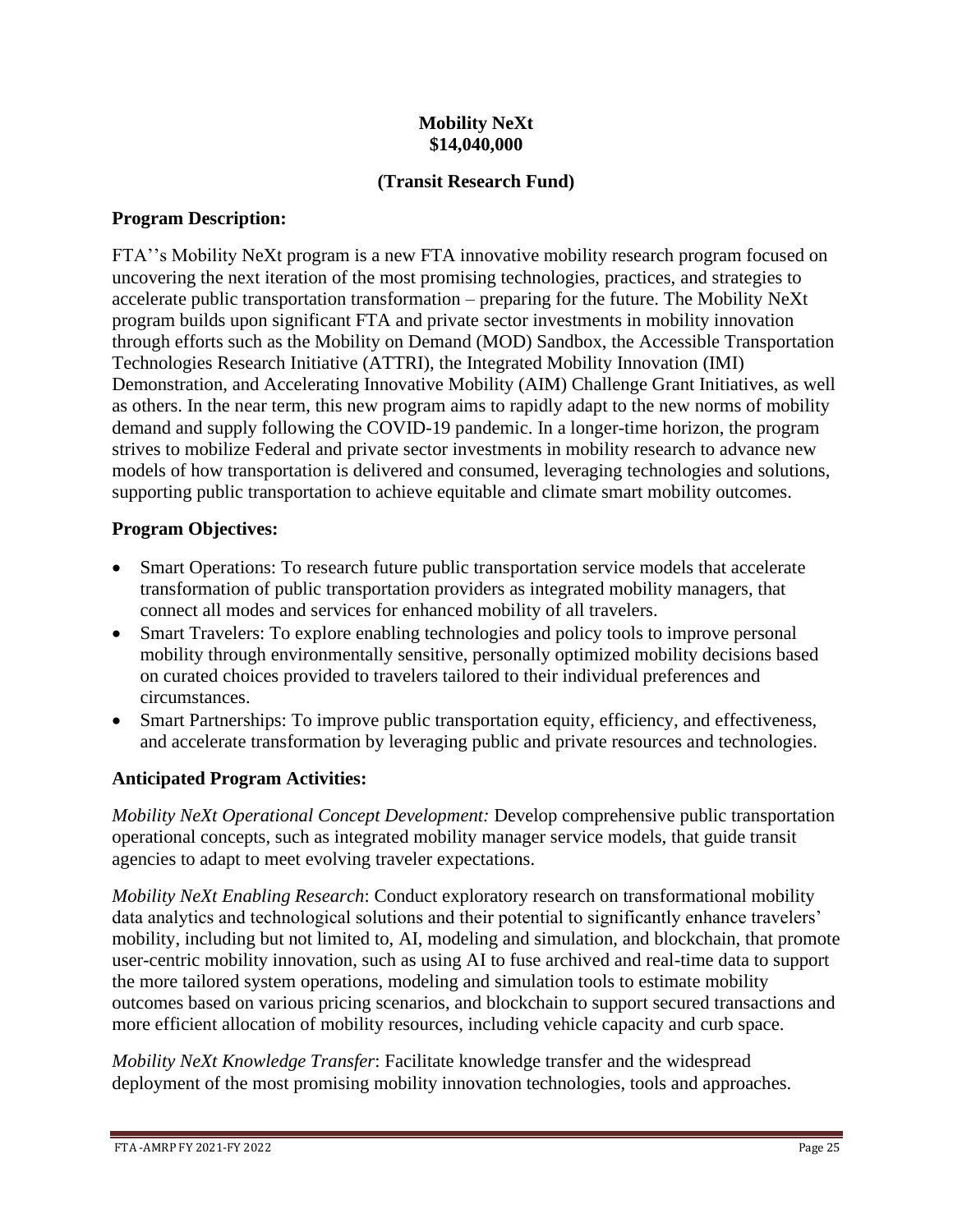# **Expected Program Outcomes:**

- 1. Number of promising technologies and service models piloted with transit agencies that enhance traveler mobility and improve effectiveness of public transportation in the evolving mobility marketplace within three years.
- 2. Number of transit agencies that coordinate a range of mobility solutions, and have expanded their traditional transit management role to include integration of personal mobility transportation solutions in a shift toward being managers of personal mobility in their operating region, within three years.
- 3. Number of transit agencies or communities that use novel mobility modeling and simulation and other advanced data analytical tools to make decisions on how they coordinate and operate transportation services that enhance traveler mobility, with consideration to equity and climate impacts, within the next five years.
- 4. Adoption rate of smart trip planning tools that empower travelers to make personalized mobility decisions that consider environmental outcomes, within five years.
- 5. Number of new mobility innovation trends where FTA investments are a contributing factor, and the extent to which these innovative public transportation practices are being deployed in US communities within five years.
- 6. Number of research reports, webinars, and presentations rated to Mobility NeXt projects within five years.

- *Internal partners*: OST offices, FHWA, NHTSA, FMCSA, FRA, FAA, the Volpe Center, and the JPO.
- *Other Federal partners*: DOL, NIDILRR and the DOE's Vehicle Technology Office.
- *External partners*: Private sector mobility providers and technology developers, Shared Use Mobility Center, TRB, APTA, CTAA, Mobility on Demand Alliance (MODA) by Intelligent Transportation Society of America (ITSA), CUTR, Texas Transportation Institute (TTI), Other Academic and Research Institutions, and private sector consulting firms.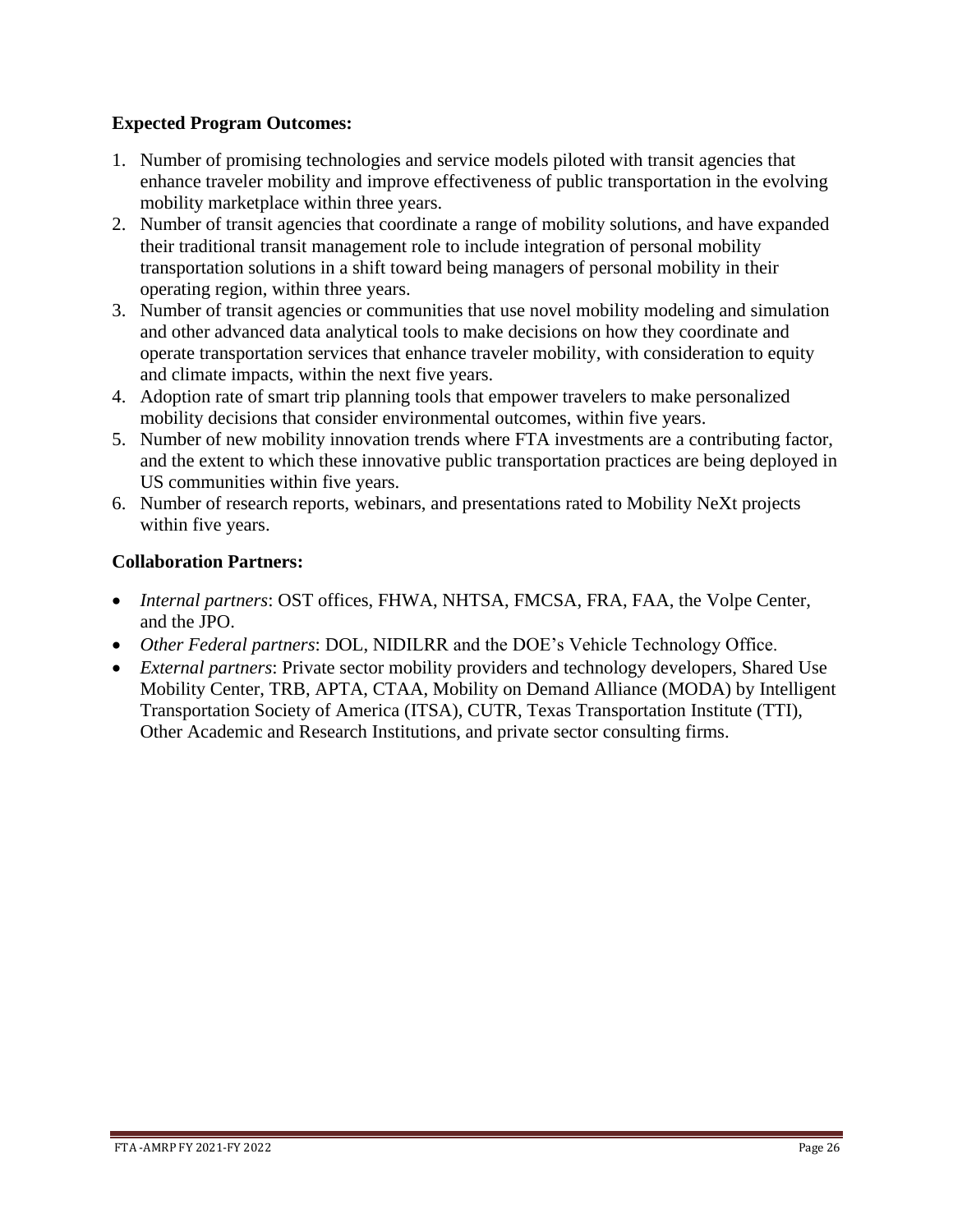## **Environmental Sustainability and Resiliency \$10,000,000 (Transit Research Fund)**

## **Program Description:**

Climate change is a significant and growing risk to the safety, reliability, and sustainability of transportation infrastructure and operations. The greenhouse gases (GHGs) produced by the transportation sector in the US has surpassed the power sector as the largest emitter at 29 percent of total emissions, and 24 percent globally<sup>1</sup>. The emergence of battery electric technologies and electrical propulsion systems that are zero-emissions along with innovation in alternative renewable energy sources and cleaner electrical grids, offer increased opportunities to make public transportation carbon neutral.

The vision of this program is to make public transportation systems more sustainable and resilient by harnessing novel renewable energy methods and advancing innovations in climate solutions to reduce carbon footprint and ensure reliability of transportation systems during natural and human-made disasters. The Environmental Sustainability and Resiliency program supports the Department's economic growth, climate sustainability and transformation priorities. It also builds upon previous FTA research and demonstration programs such as the LoNo Vehicle Deployment Program, which concluded in 2015 and was reauthorized by Congress as a standalone FTA funding program under the FAST Act.

# **Program Objective:**

• Field research activities that help public transit agencies become zero-emission by 2050 and foster sustainable and resilient transit systems through fleet transition and electrification/charging systems that are carbon neutral, and less vulnerable to natural and human-made disasters (fire, flooding, superstorms etc.) by preparedness planning and vulnerability assessments to ensure the reliability of transportation infrastructure and operations.

# **Anticipated Program Activities:**

*Transit Electrification*: Assessment of transit electrification needs and development of user scenarios for charging infrastructure including exploring novel ways to charge and optimize charging costs and operations.

*Ancillary Power Consumption*: Develop power consumption and optimization strategies for ancillary components and systems using simulation and modeling.

*Bus Exportable Power Systems (BEPS)*: Develop and demonstrate innovative bus energy systems to utilize bus energy systems for power during an emergency and to increase resiliency of transit/city infrastructure.

*Transit Vehicle Manufacturer (TVM) Economic Development*: Conduct a policy and institutional barriers study for transit fleet transition to battery electric and hydrogen fuel cell zero emission

<sup>1</sup> *Bloomberg Sustainable Energy in America Factbook: <https://www.bcse.org/factbook/>*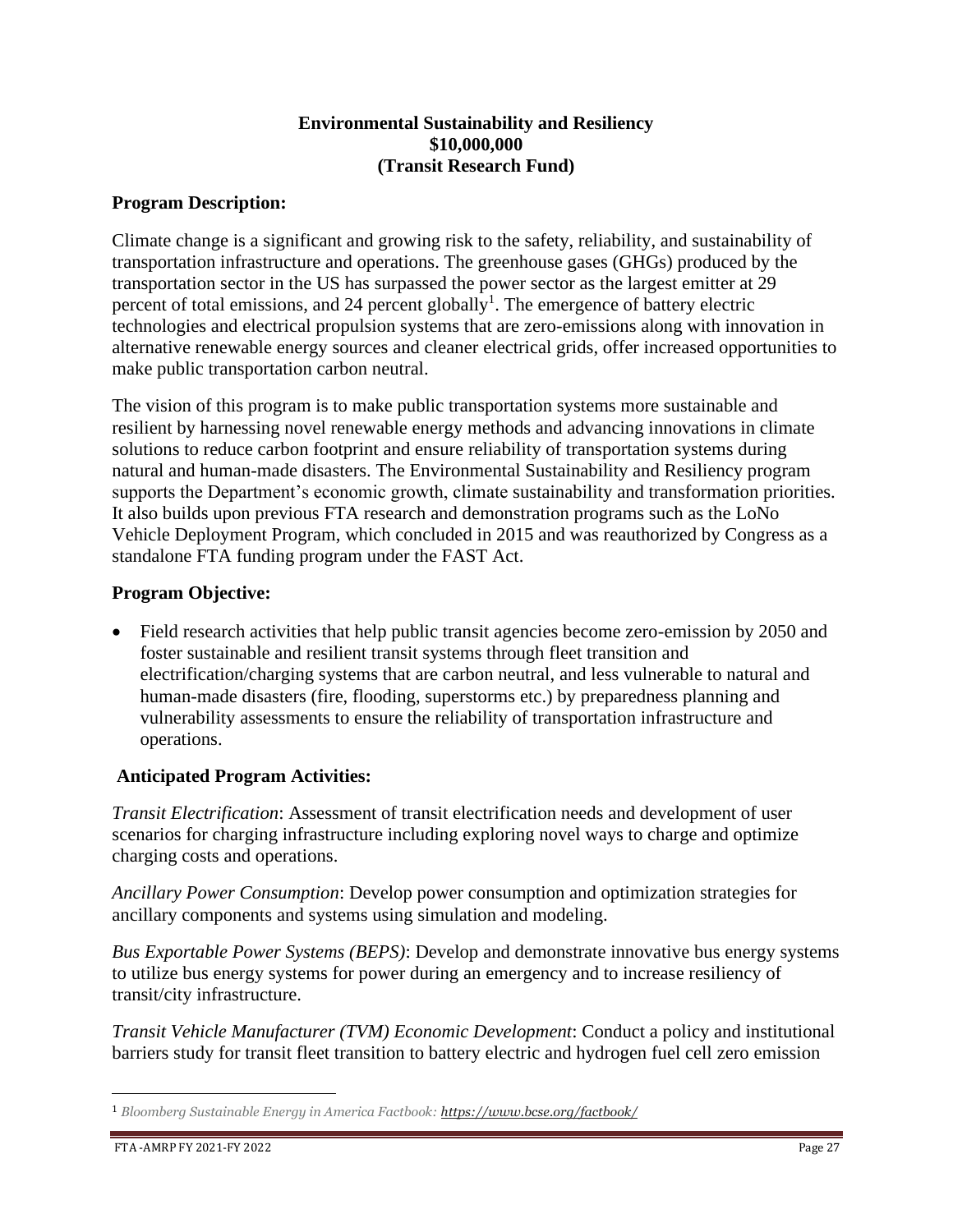buses including charging, operation and maintenance of zero emission fleets, common vehicle specification, procurement, deployment and demonstration for large, small and rural transit agencies.

# **Expected Program Outcomes:**

- 1. Number of transit electrification user scenarios developed and solutions identified to optimize charging costs and operations within two years.
- 2. Number of power consumption and optimization strategies developed to address ancillary power consumption within two years.
- 3. Number of innovative technologies introduced to utilize bus energy systems for power during an emergency within three years.
- 4. Number of project research reports and guidance documents/standards developed within four years.

- *Internal partners*: OST-R, FAA, FHWA, NHTSA, FRA, and the JPO.
- *Other Federal partners*: DHS, DOE.
- *External partners*: TRAC, TRACS, TRB, APTA, and other trade associations, academia, and for profit and non-profit organizations.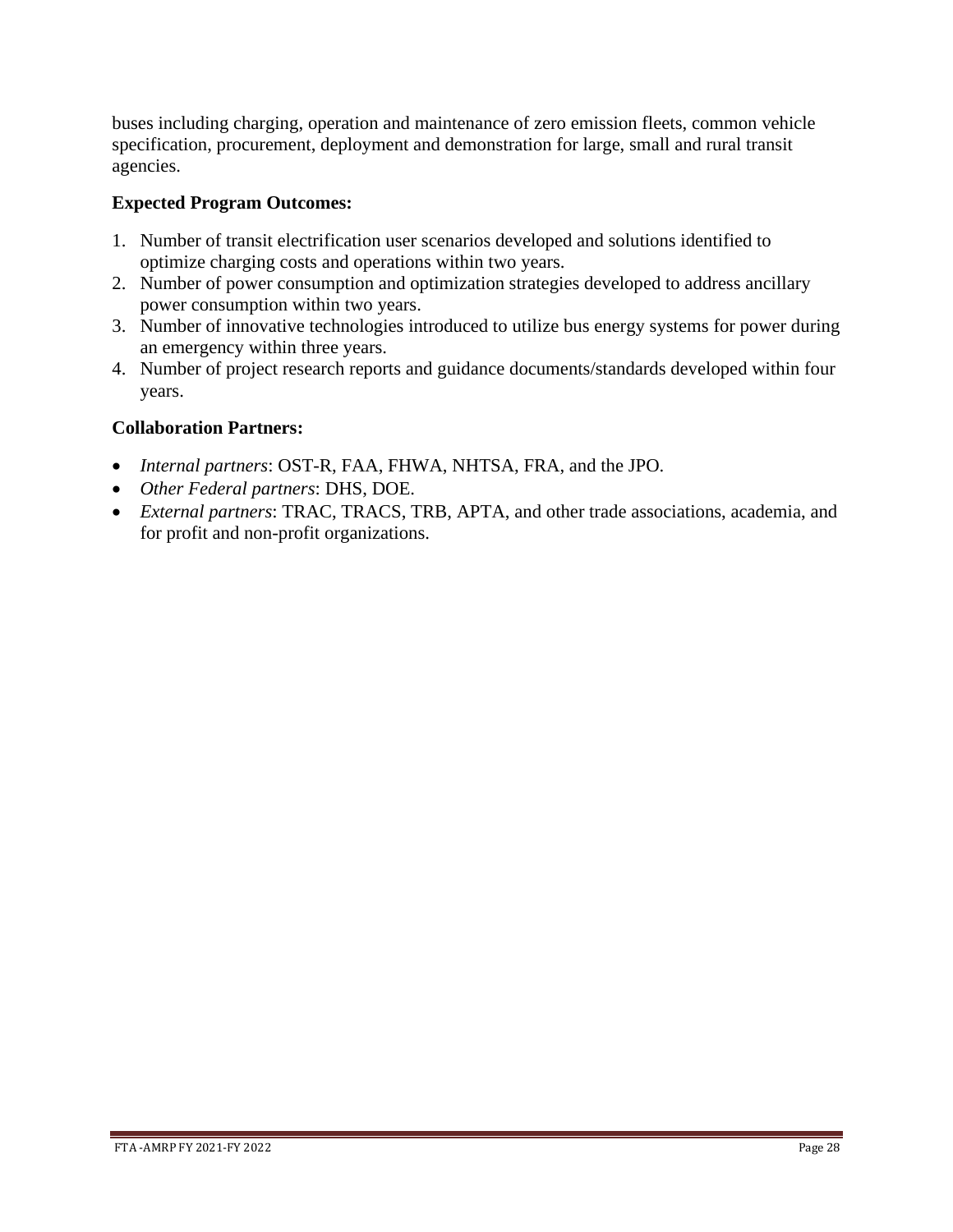# **Chapter 2 – FY 2023 RD&T Programs**

### **Safety NeXt**

### **Program Description:**

In 2023, the Safety NeXt program will continue to advance transit safety at all levels by leveraging innovative technologies such as AI and machine learning to monitor, predict and plan operations and maintenance that can reduce worker injuries; advanced technologies that can increase rider, bicyclists, and pedestrian safety; and assess the utility of UAS and robotics to conduct surveys, inspections and repairs using advanced mapping, and video analytics.

## **Program Objective:**

• Safety NeXt will support research to reduce fatalities and injuries and improve safety culture with the use of technological advancements and innovations.

## **Anticipated Program Activities:**

*Worker Safety*: Apply roadway transit worker safety research findings and undertake application development and demonstration.

*Rider Safety:* Continue to utilize advanced technologies to ensure rider safety building upon lessons learned from the COVID-19 research demonstration program and FY 2022 research into ways to ensure safe embarking and disembarking from transit vehicles.

*Pedestrian and Bicyclist Safety*: Apply pedestrian and bicyclist safety research findings and undertake application development and demonstration.

*Public Transportation Maintenance Unmanned Aerial Systems (UAS)*: Apply UAS and robotics application for operations and maintenance research findings and undertake application development and demonstration.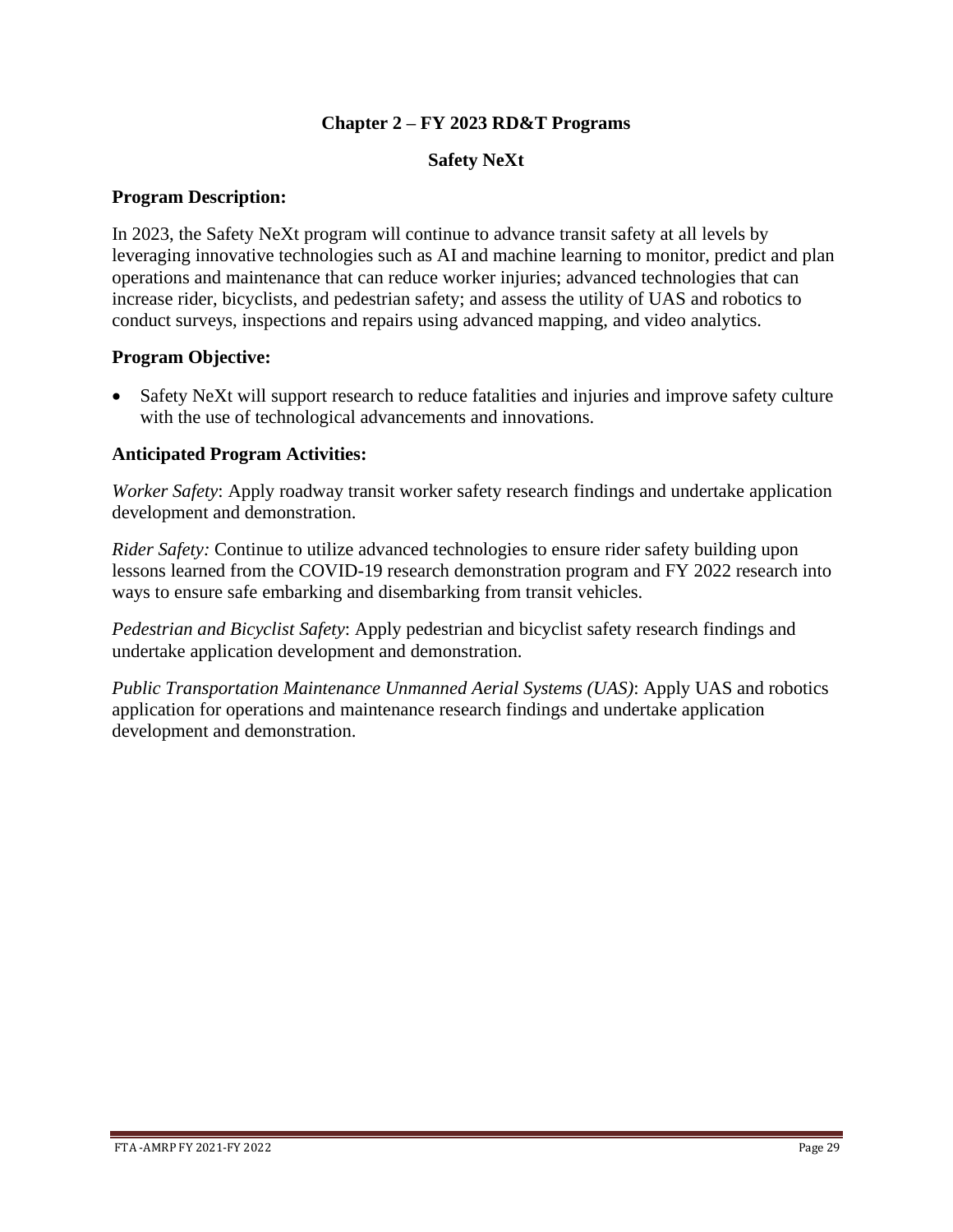# **Cybersecurity**

## **Program Description:**

In FY 2023, the Transit Cybersecurity Program will continue to explore transportation cybersecurity vulnerabilities, threats and risks; assess how to address these risks; and develop solutions based on initial research findings with applications public transit agencies can implement.

## **Program Objective:**

• To operate transit systems in a safer manner through applying advanced technologies and innovative practices that reduce transit system cybersecurity risks, threats and vulnerabilities.

#### **Anticipated Program Activities:**

*Cyber-Apps*: Build applications to monitor cybersecurity public transit threats and protect them from such threats including conducting a field test or a pilot demonstration or deployment.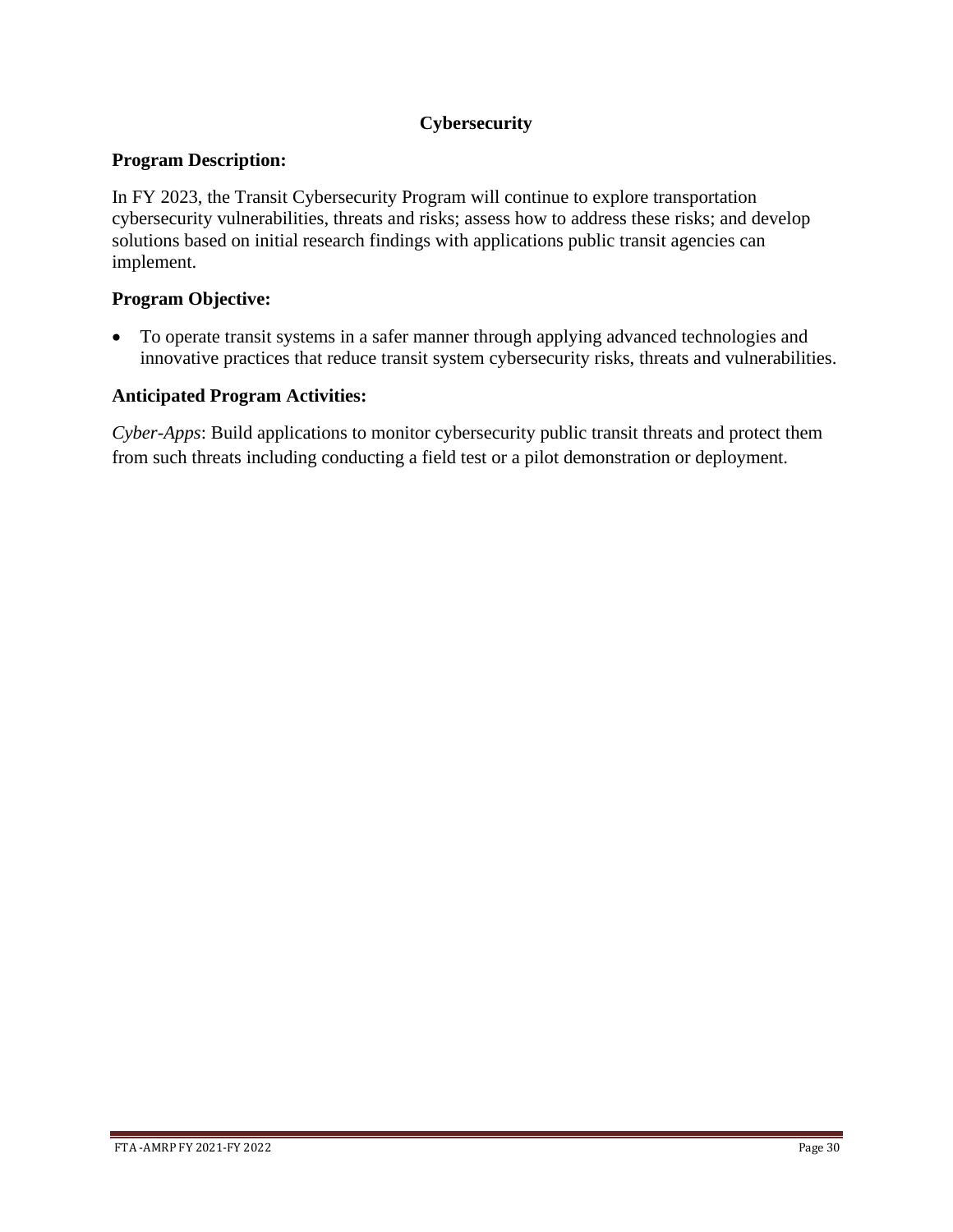# **Mobility NeXt**

## **Program Description:**

In 2023, FTA's Mobility NeXt program will continue to focus on uncovering the NeXt iteration of the most promising technologies, practices and strategies to accelerate public transportation transformation – preparing for the future. The program will continue to seek opportunities to mobilize Federal and private sector investments in mobility research to advance new mobility concepts, technologies and solutions, and support public transportation to achieve equitable and climate smart mobility outcomes.

## **Program Objectives:**

- Smart Operations: To research future public transportation service models that accelerate transformation of public transportation providers as integrated mobility managers, that connect all modes and services for enhanced mobility of all travelers.
- Smart Travelers: To explore enabling technologies and policy tools to improve personal mobility through environmentally sensitive, personally optimized mobility decisions based on curated choices provided to travelers tailored to their individual preferences and circumstances.
- Smart Partnerships: To improve public transportation equity, efficiency, and effectiveness, and accelerate transformation by leveraging public and private resources and technologies.

## **Anticipated Program Activities:**

*Mobility NeXt Enabling Research*: Continue exploratory research on transformational mobility data analytics and technological solutions that enable smart transit operations through integrated mobility, and smart travelers through personalized mobility.

*Mobility NeXt Demonstration:* Prepare for demonstrations of public transportation transformation, while achieving climate smart and equitable mobility outcomes.

*Mobility NeXt Knowledge Transfer*: Facilitate knowledge transfer and the widespread deployment of the most promising mobility innovation technologies, tools and approaches.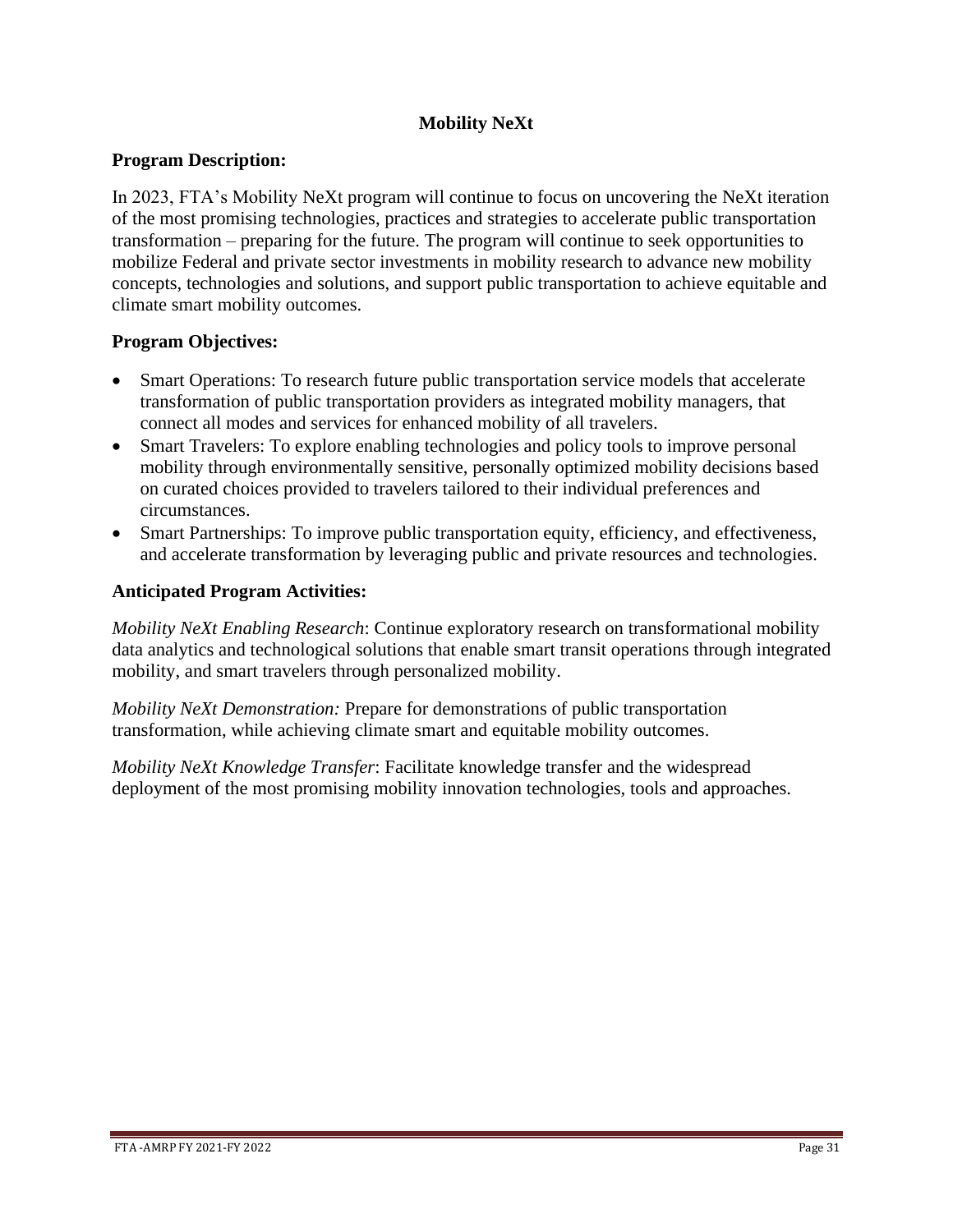# **Strategic Transit Automation Research (STAR)**

#### **Program Description:**

In 2023, the program will continue the advancements in technology that are rapidly transforming the transportation system and will continue to provide the potential to improve transit systems. STAR will continue to advance the research, development, and deployment of transit bus automation. Research activities will be organized around three complementary work areas – Enabling Research, Integrated Demonstrations, and Strategic Partnerships. Collectively, the research results address these industry challenges. In addition, the Program's continued emphasis on stakeholder engagement, knowledge transfer, and technical assistance ensures that complementary work being done by the public sector, the private sector, and academia is effectively communicated and leveraged.

#### **Program Objectives:**

- To improve safety, including the deployment of automated vehicles and integration of automated technologies.
- To increase efficiency and productivity of transit operations.
- To enhance customer experience and satisfaction through improved service frequency and flexibility.

#### **Anticipated Program Activities:**

*STAR Deployment Guidance*: Develop a series of policy and guidance documents building on earlier research findings and relevant findings from the demonstrations. Topics may include, but not be limited to, human factors, labor, and training issues; customer communication; maintaining consistency in the passenger experience; and transit service planning.

*STAR Enabling Research:* Conduct research on the potential impacts of automation related changes to transit service patterns and user acceptance, such as an increase in point-to-point service using smaller vehicles, and plan for future services.

*STAR Strategic Partnerships*: Continue to leverage research projects and investments led by other agencies. FTA funding and technical assistance will supplement partners' deployment and evaluation activities, so research topics of interest to FTA may be cost-effectively added and research findings can be disseminated.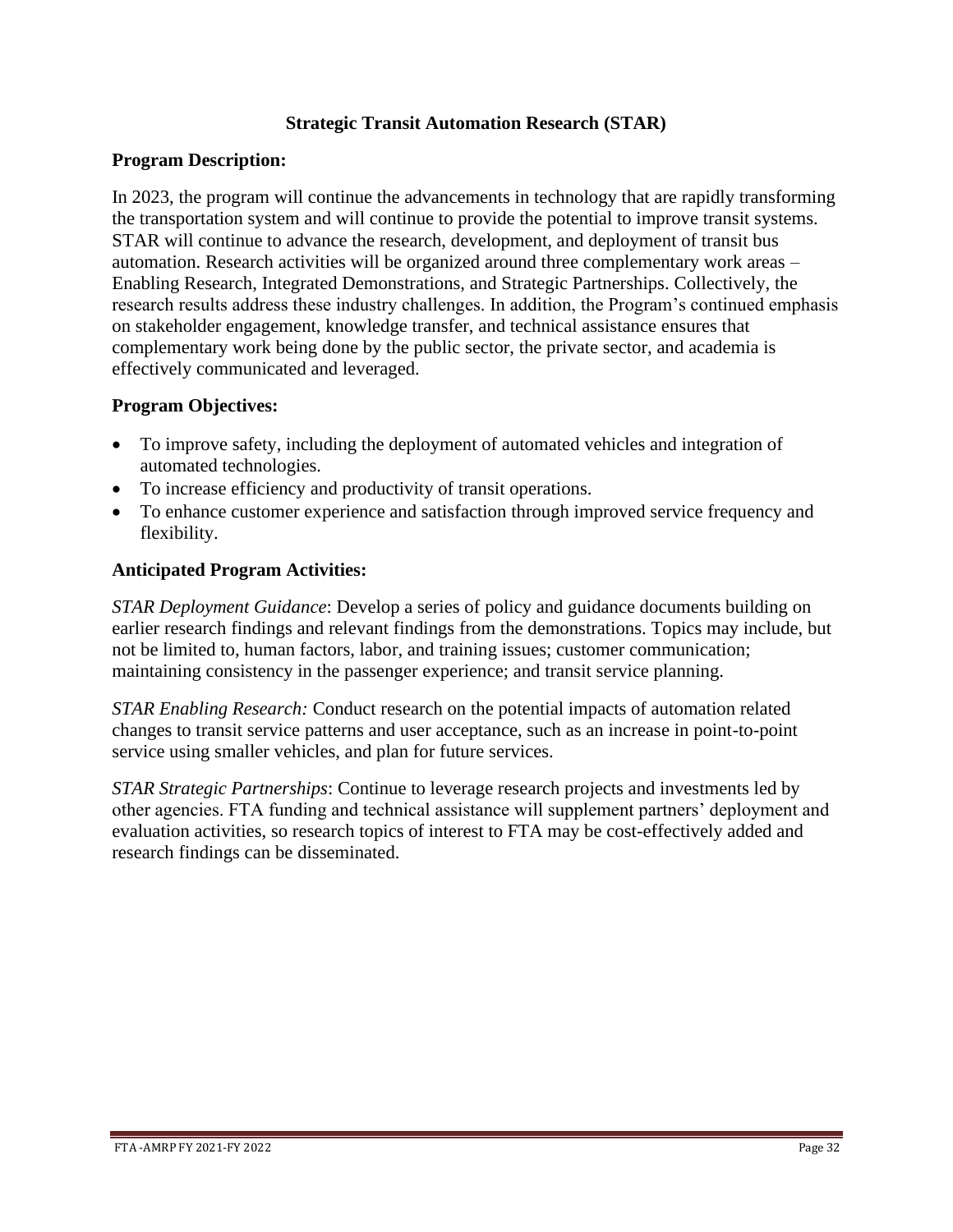# **Environmental Sustainability and Resiliency**

#### **Program Description:**

In FY 2023, this program will continue to make public transportation systems more sustainable and resilient by harnessing novel renewable energy methods and advancing innovations in climate solutions to reduce carbon footprint. The program will build from lessons learned in FY 2022. The Environmental Sustainability and Resiliency program supports the Department's economic growth, climate sustainability and transformation priorities.

#### **Program Objective:**

• Field research activities that help public transit agencies become zero-emission by 2050 and foster sustainable and resilient transit systems through fleet transition and electrification/charging systems that are carbon neutral.

#### **Anticipated Program Activities**:

*Transit Electrification*: Develop and refine user scenarios into concept of operation, prototype development, testing and demonstration on novel ways to charge and optimize charging costs and operations.

*Ancillary Power Consumption*: Apply promising findings on optimization strategies, develop applications and test and analyze such systems.

*Bus Exportable Power Systems (BEPS)*: Select and award BEPS Notice of Funding Opportunity (NOFO) projects, and manage the projects and their recipients.

*Transit Vehicle Manufacturer Economic Development*: Identify recommendations, next steps and actions from the policy and institutional barriers study for transit fleet transition to battery electric and hydrogen fuel cell no emission buses including common vehicle specification and procurement for large, small and rural transit agencies.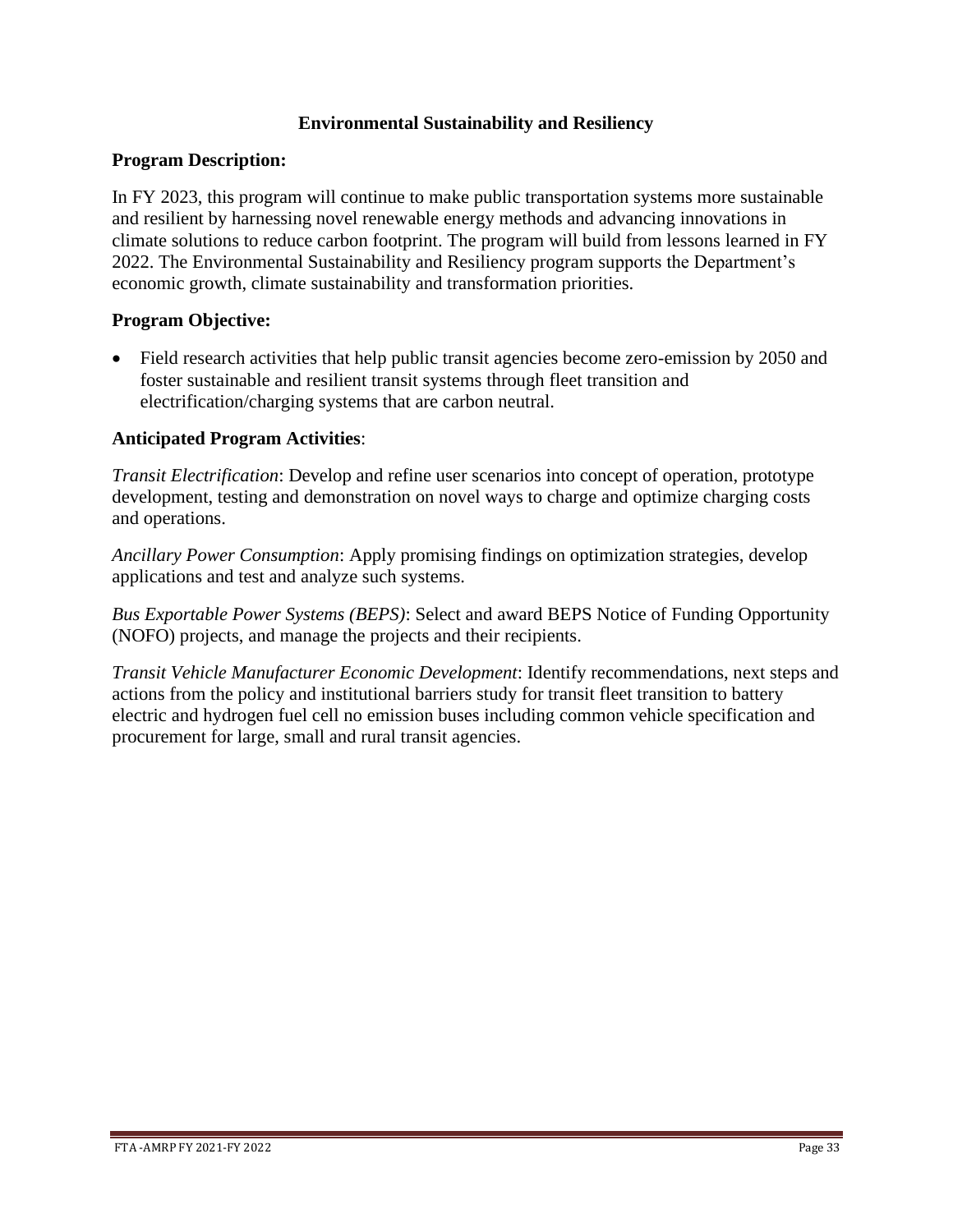# **Bus Technologies and Testing**

#### **Program Description:**

In FY 2023, Bus Technologies and Testing will continue to modernize and refresh the Bus Testing Program and safely facilitate the introduction and use of new vehicle innovations and solutions. The program will build from lessons learned in FY 2022, and will continue to seek innovative technologies to improve rider safety. The program will also provide a set of recommendations for the redesign of the bus compartment to improve bus operator safety and satisfaction.

#### **Program Objective:**

• To improve the efficiency, effectiveness, and quality of the FTA Bus Testing Program through adaptation of new bus technologies and testing methodologies.

#### **Anticipated Program Activities:**

*Rider Safety*: Develop a proof of concept and field testing or a pilot demonstration or deployment.

*Bus Compartment Redesign*: Develop and issue Bus Operator/Passenger Compartment Redesign NOFO with a focus on rapid reconfiguration of seating and other elements, operator/rider safety and convenience.

*Advanced Testing Capability*: Identify recommendations, next steps, and actions from the assessment of bus testing needs and methods including use of simulation and modeling, digital twins and environment, component envelopes and categories for next generation transit buses.

*Bus Testing Learning Laboratory*: In FY2023, FTA will launch a new laboratory that will utilize findings from bus testing and drive the use of new advanced technologies such as modeling and simulation to support transit vehicle manufacturer bus innovations that will enhance the ability for public transit agencies to be carbon neutral by 2050. This research supports DOT's economic growth goals.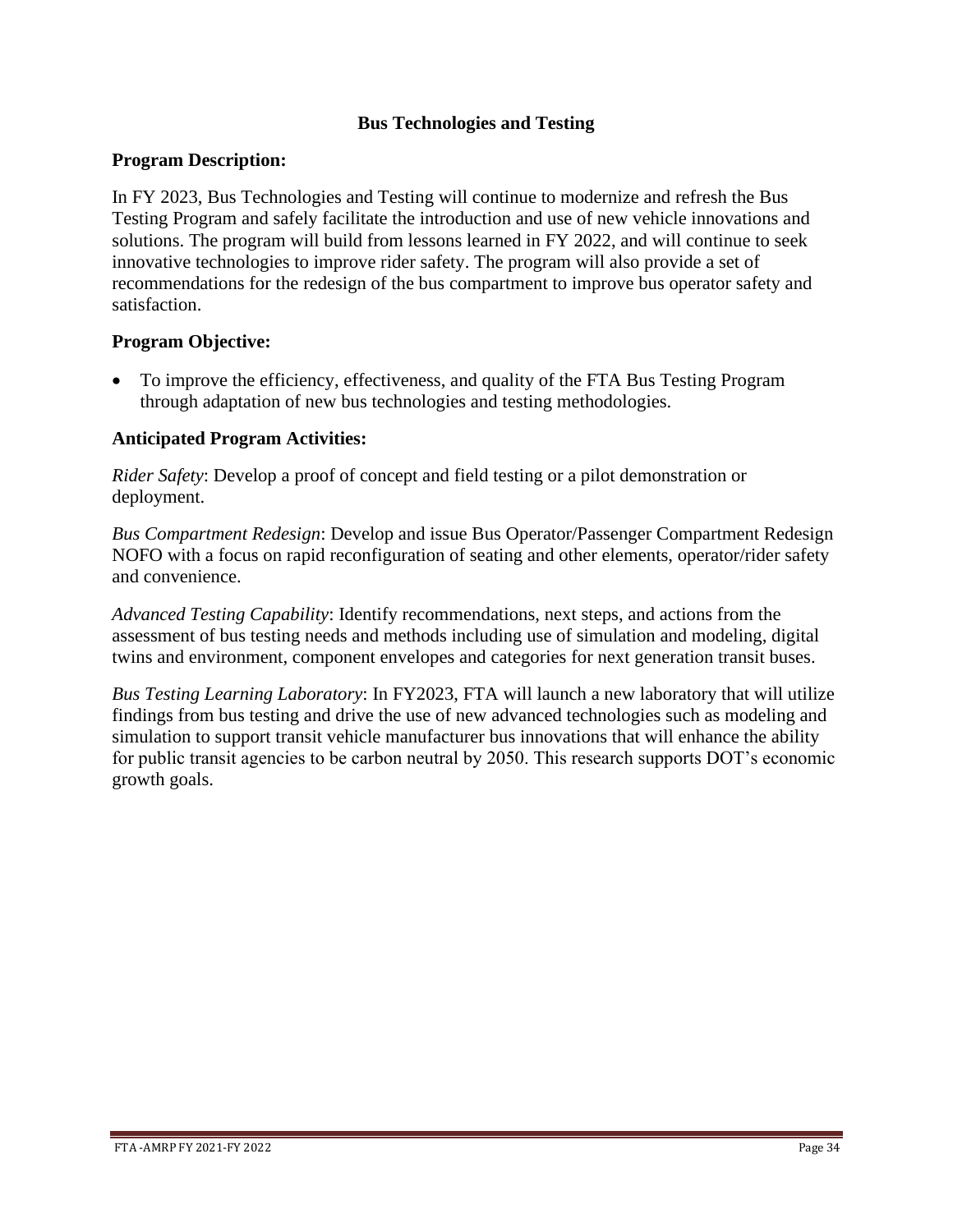# **Transit Cooperative Research Program (TCRP)**

## **Program Description:**

This statutory program will remain unchanged in FY 2023. TCRP will continue to provide applied research with near-term, practical results addressing key challenges facing the public transportation industry. TCRP will continue to publish research reports to address critical issues such as bus service reliability, equity analysis, data sharing, tax increment financing for transit projects, and women in the public transportation workforce. The TCRP Oversight and Project Selection (TOPS) Committee is supported through a panel of expert practitioners from the industry and managed by TRB staff.

## **Program Objectives:**

- Identify transit problems in need of research and development (R&D) investigation; and to establish a priority ranking for them.
- Provide an opportunity for transit operators, local government officials, and many other constituents - including construction organizations, financiers, real estate developers, and community representatives - to identify problems and participate in developing appropriate solutions.
- Improve communications, technical information transfer, and dissemination.
- Provide a means of addressing a variety of near-term transit problems in cooperation and in coordination with Federal public transportation research.

## **Anticipated Program Activities:**

*Solicit research ideas from practitioners and the public:* Issue a broad call to public transportation and related industries for members of the public to identify challenges common in practice.

*Research Project Selection:* Screening Committee conducts an initial review of proposed projects. Those that merit further consideration move to the TOPS Committee for final review, ranking, and selection*.*

*Research Project Panel Development and request for proposals from research organizations:*  TRB staff solicit volunteers to serve on expert practitioner panels and identify liaisons from FTA*.*

*Conduct Research:* Research project panelists review proposals and select contractors to produce individual research deliverables*.*

*Dissemination:* APTA carries out dissemination under the direction of TRB and, in cooperation with partners, shares research results through events, bulletins, webinars, and email blasts.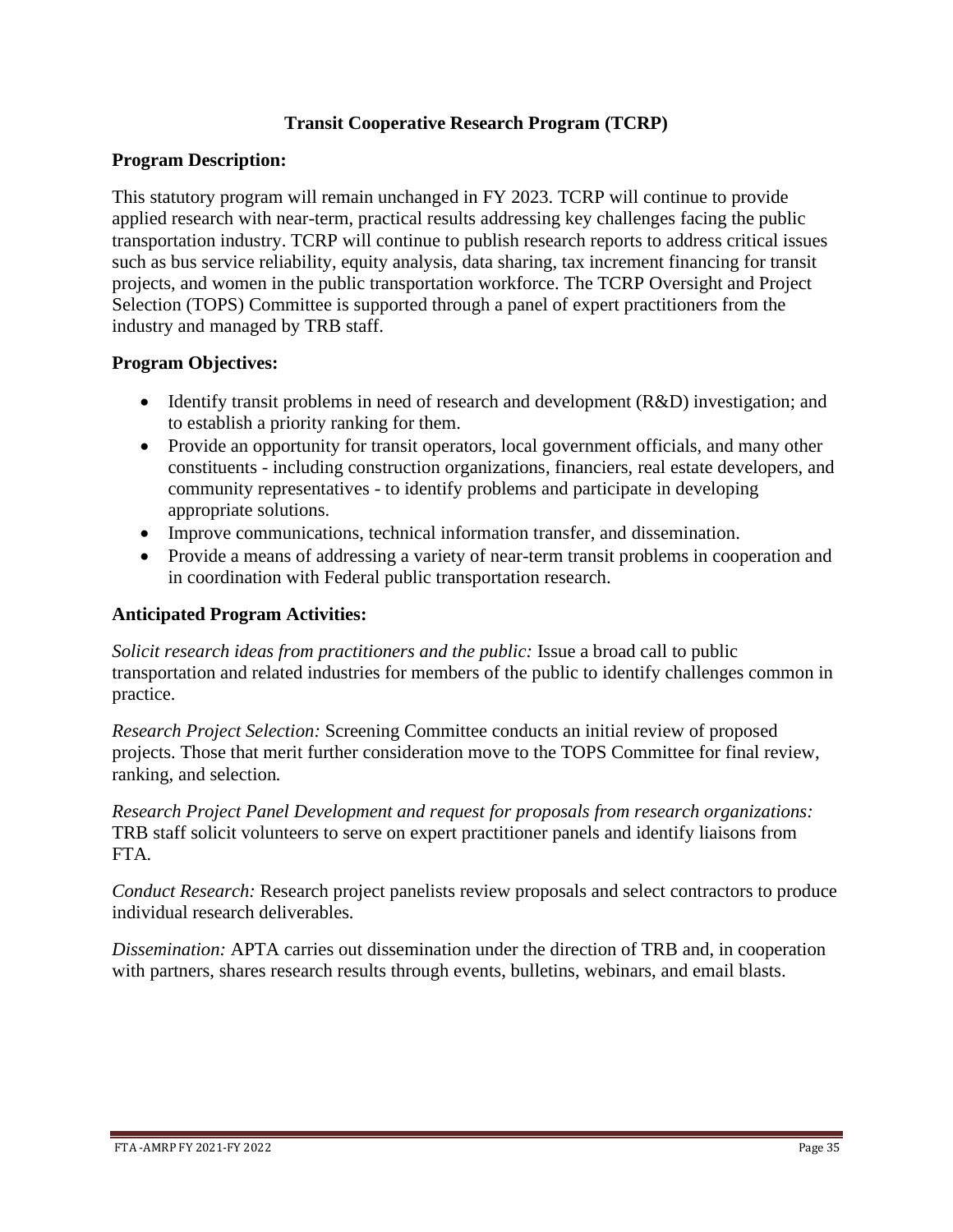## **Small Business Innovation Research Program (SBIR)**

#### **Program Description:**

The SBIR Program will build on the momentum of FY 2022. In FY 2023, the program will prioritize the goals of the Biden-Harris Administration by funding product development research in strategic areas such as climate, environmental sustainability, and resilience. FTA's SBIR program will seek technological innovations that incorporate green technologies and help combat the negative impacts of climate change. In addition, FTA's SBIR program will continue to promote racial and social equity by fostering and encouraging participation in innovation and entrepreneurship by women and socially and economically disadvantaged persons. The goal of FTA's SBIR program is to help small businesses grow by funding product development research in strategic areas such as safety, infrastructure, mobility, and other topics important to transit. The program supports innovative solutions that help solve complex challenges and invests in promising early-stage innovations that may otherwise be too high of a risk for private investors.

## **Program Objectives:**

- Stimulate technological innovation.
- Meet Federal research and development needs.
- Foster and encourage participation in innovation and entrepreneurship by women and socially or economically disadvantaged persons.
- Increase private-sector commercialization of innovations derived from Federal research and development funding.

#### **Anticipated Program Activities:**

In FY 2023, there is potential for FTA's SBIR program to focus on advanced technologies that are emerging disruptors and innovation accelerators. FTA anticipates the potential for research in the areas of modeling/simulation, AI, machine learning, standards-based electric charging systems, using unmanned aerial vehicles to assist with maintenance needs, and data integration tools that help FTA ensure equity/accessibility in planning and implementing public transit services.